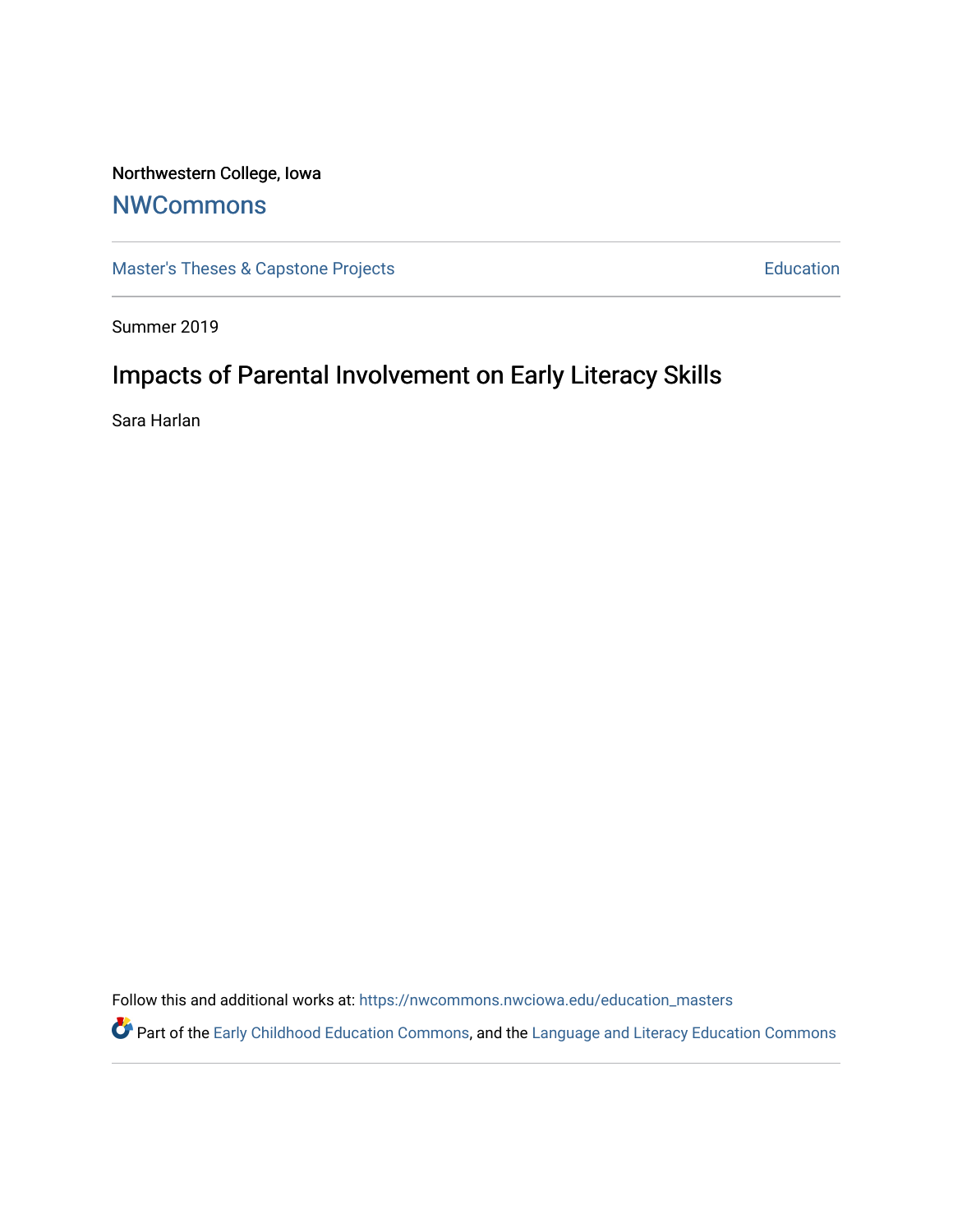Impacts of Parental Involvement on Early Literacy Skills

Sara Harlan

Northwestern College

An Action Research Project Presented

in Partial Fulfillment of the Requirements

For the Degree of Master of Education

August 2019

Sara Waring Tiedeman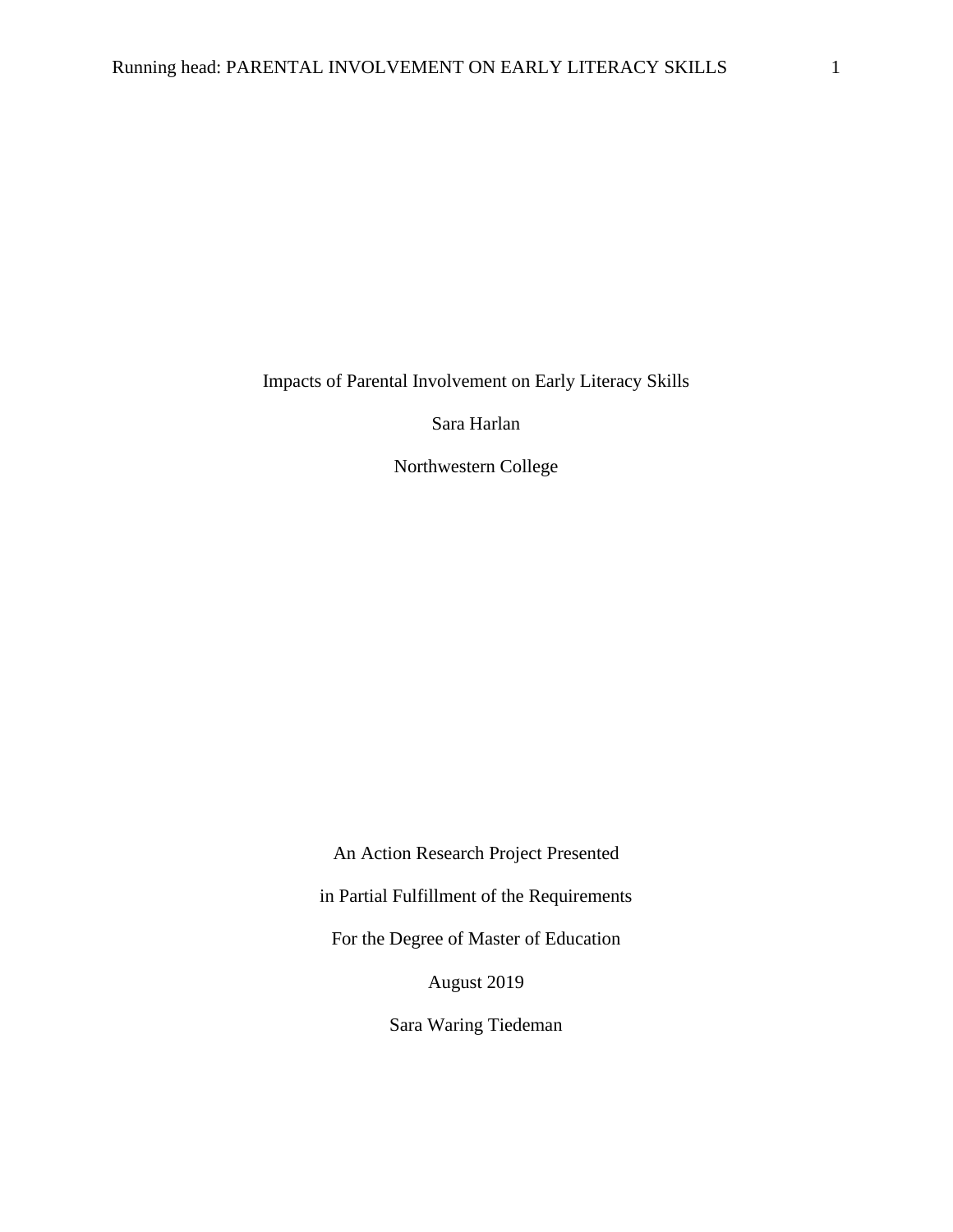| <b>Table of Contents</b> |  |
|--------------------------|--|
|--------------------------|--|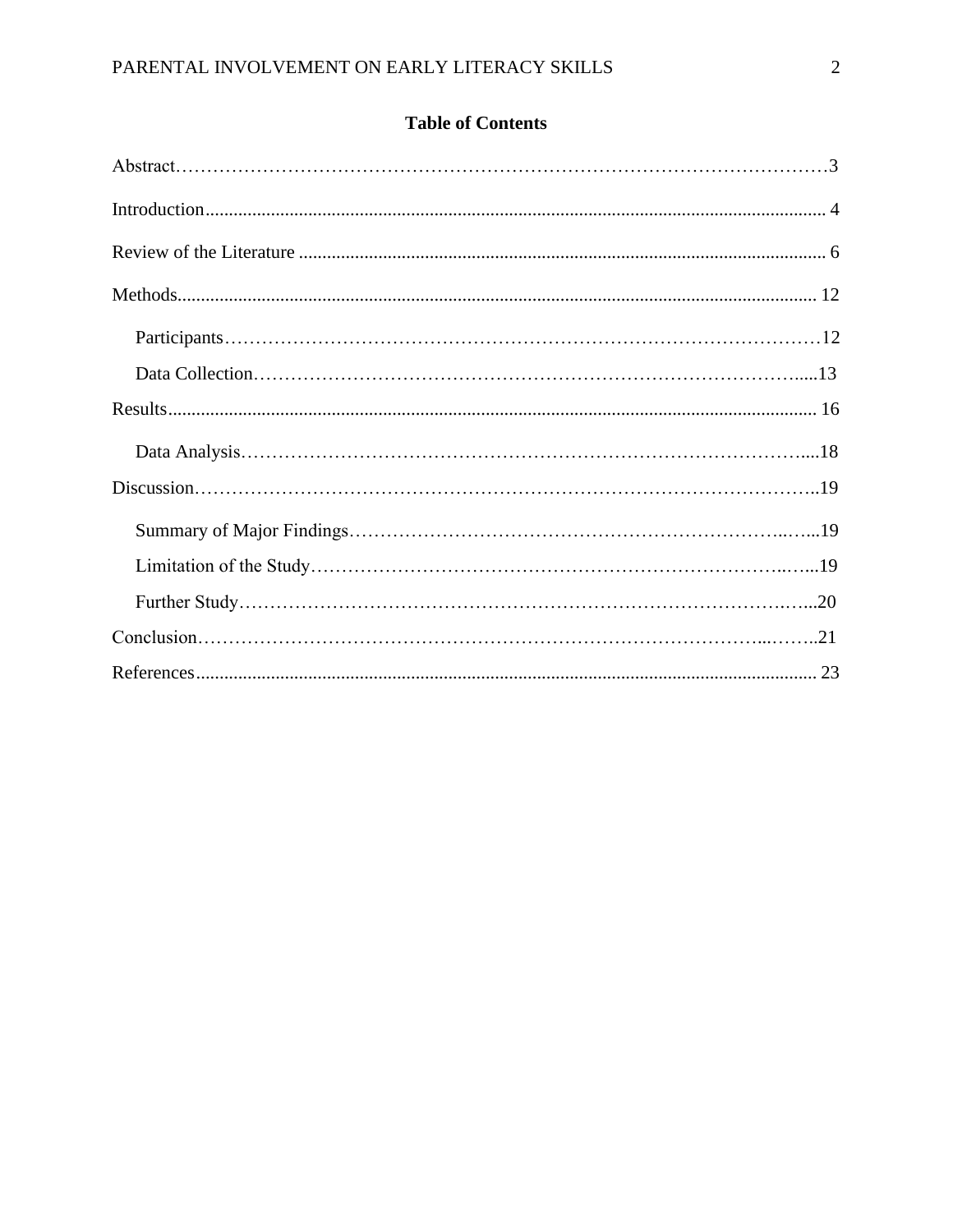# Abstract

This action research was conducted to identify a correlation in high literacy skills with parental involvement and support. Baseline data was gathered from kindergarten student's winter FAST screener scores. Parental involvement began by sending homework for my students to work on with an adult in their home. A spreadsheet was kept tracking which students returned their parent signature sheet weekly and which students did not. All students were progress monitored on letter sounds weekly. The spring FAST screener data was then used to gather ending data. Growth was compared from the winter to spring data with the amount of parental involvement to determine if student's success in literacy can be increased with parental support.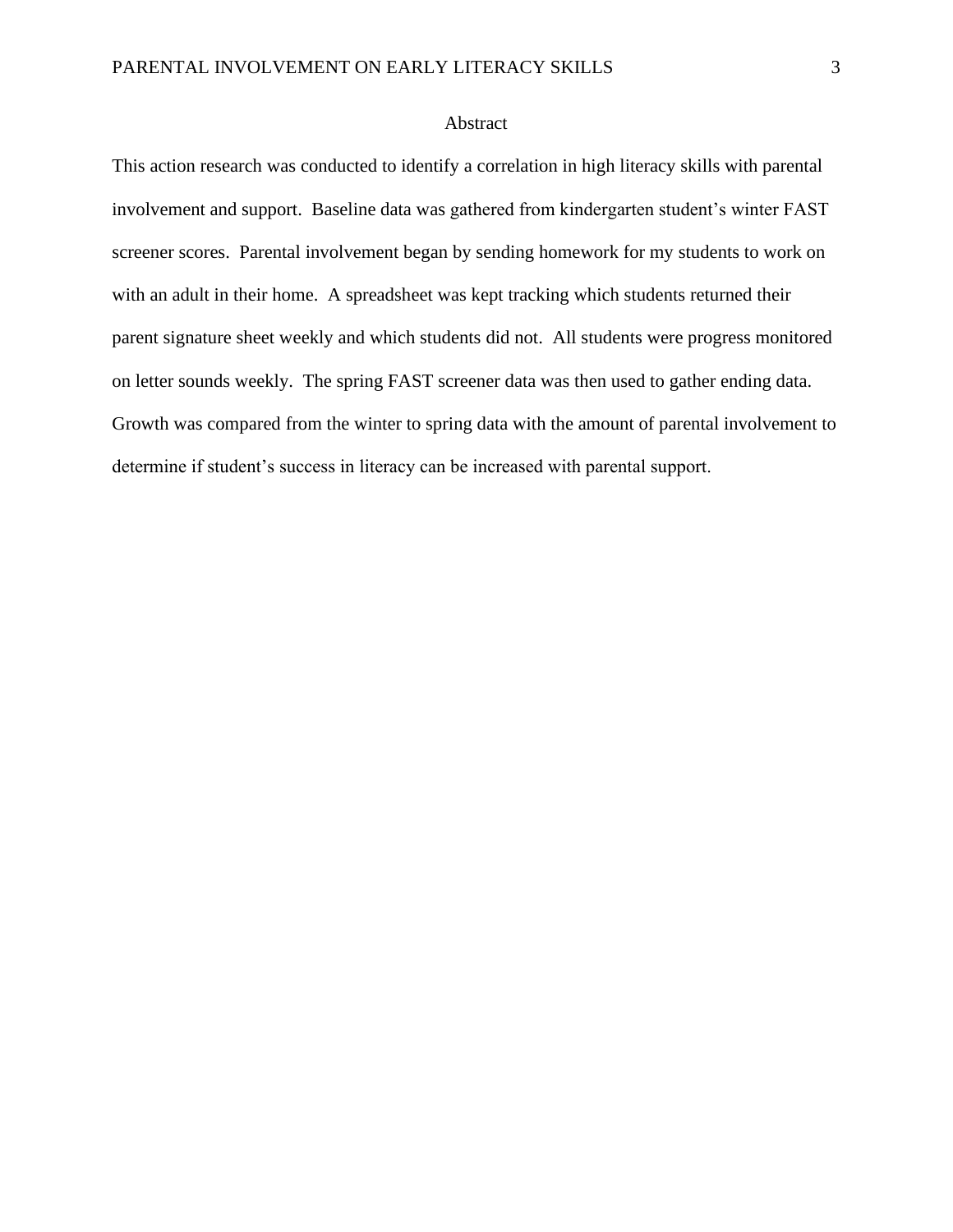# Impact of Parental Involvement on Early Literacy Skills

Kindergarten is a crucial time to build foundational literacy skills. Kindergarten teachers work hard daily to ensure our students are learning these skills. Literacy skills needed by the end of kindergarten include phonics, sight words, vocabulary, letter sounds, letter names, grammar, and comprehension. These skills are taught in an explicit manner daily. Sometimes instruction from whole group and small group is not enough for students. Some students may need more support to help build strong literacy skills. The kindergarten team had wonderings, does parental involvement have a positive influence on kindergarten student's literacy skills?

Strong early literacy foundational skills are something that would truly benefit all students at the kindergarten level. Some students struggling with foundational skills might benefit from this extra practice at home more than others. Being a kindergarten teacher there is an obligation to ensure students have a great foundation for reading. A structured literacy program is used whole group with all students, and research-based curriculum for teaching other skills such as sight words, comprehension, vocabulary, and grammar. Students are taught six new sight words a week. About half of these students pick up and retain these words within that week while the other half continues to struggle with them. By conducting this research, the hope is that those struggling students will receive the extra support they need with reading our sight words and help them become more confident readers.

A note was sent home to parents informing them that homework would begin coming home after our winter FAST screener. The FAST screener was used as a baseline because screens important foundational literacy skills. "Alphabetic knowledge, phonemic awareness, and fluency are strong predictors of future literacy performance" (Goffreda and DiPerna, 2010, p. 463). The FAST assessment measure letter sound fluency, CVC word segmenting, nonsense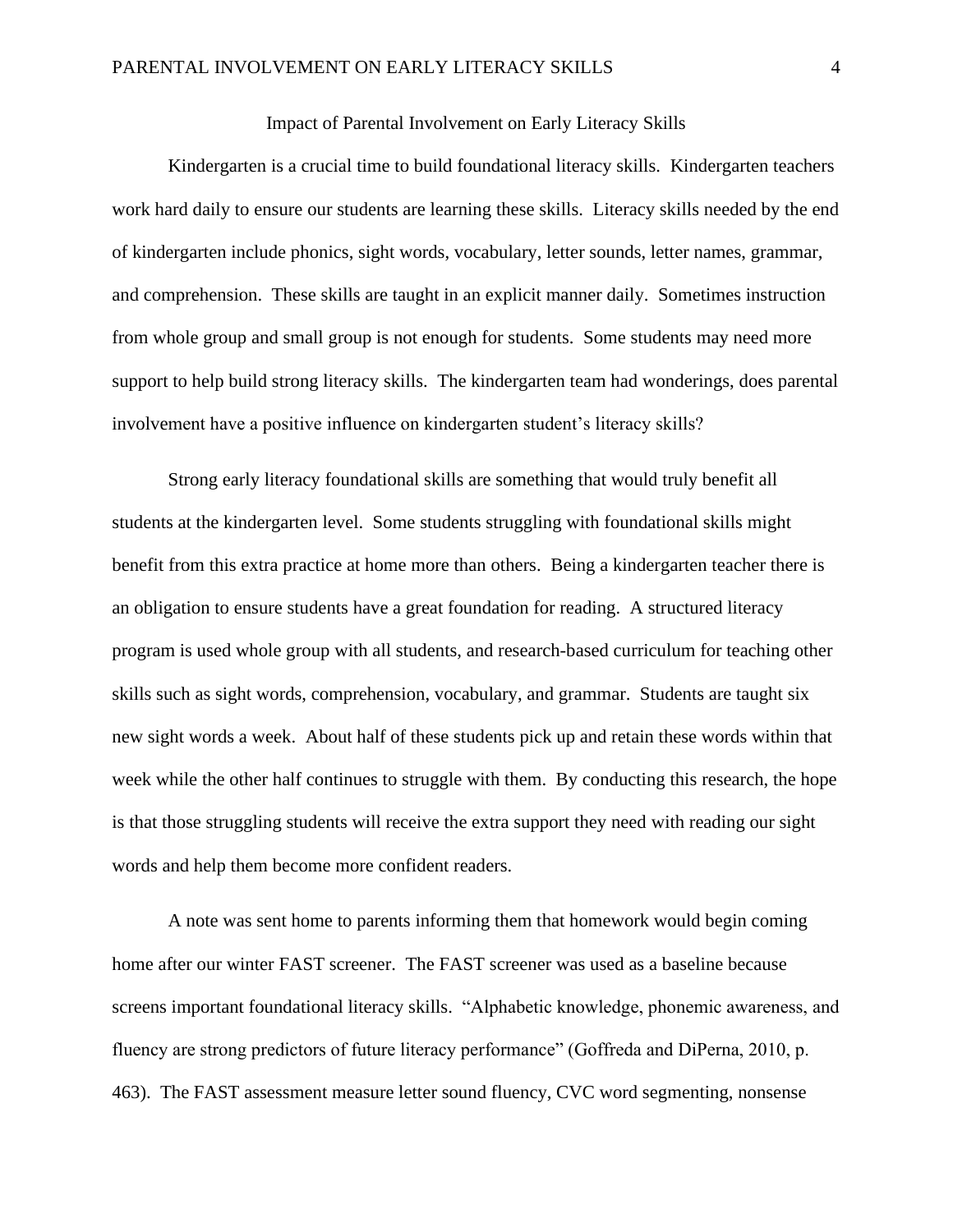word fluency, beginning sound recognition, and sight words. This screener assesses all three areas that students need for future literacy success. They were given examples of the types of work that their child may bring home and how to assist their child with that work. They began with letter sound and letter identification sheets and then progressed to beginning sounds, CVC word segmenting, non-sense words, and sight words. Many parents are unaware of what to work on with their child or don't have the material necessary to do so. The hope is that the research will show a positive correlation between parents being provided the materials needed to work with their child and student's success in literacy. By conducting this research, it will be determined if sending homework home has a positive impact on students learning.

Does parental involvement have an effect and influence on the literacy skills of kindergarten students? Current research shows that parental involvement can have multiple positive influences such as academic improvement in language arts, science, and math, social and emotional development, and motivation. These positive effects could be shown from all students no matter their socioeconomic status. Including parents and providing them with tools to be involved in their child's learning process has been proven to create a positive and strong home-school connection. Previous research will help support the idea of having students work on schoolwork at home. It would also guide the researcher to understand if at home work would be beneficial to building their foundational literacy skills. Foundational literacy skills in kindergarten consist of letter sound correspondence, beginning sound recognition, CVC word segmenting, nonsense word fluency, and sight word fluency. These skills are the focus of this study because they are kindergarten literacy standards and essential to beginning reading.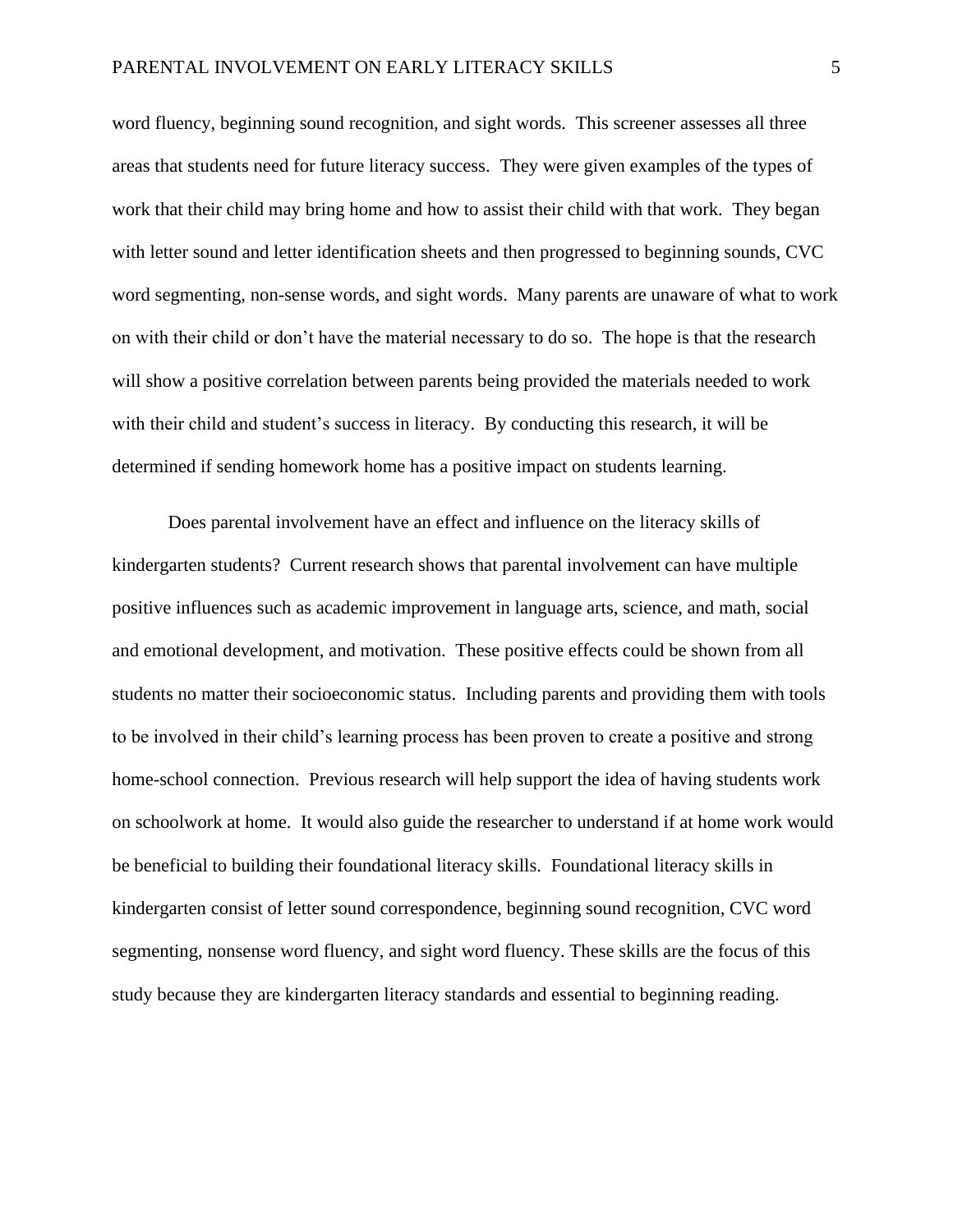## **Review of the Literature**

# <span id="page-6-0"></span>**Outcomes of Parental Involvement**

Parental school involvement is related to multiple positive outcomes. Berryhill (2016) states multiple positive outcomes of parental involvement. "Home-based involvement is related to increased child academic achievement and social-emotional development, better grades and higher standardized test results in language arts, math, and science" (Berryhill, 2016, p. 264). This research helps support further research because it helps in the decision to send work home with Kindergarten students. Although, many believe that children need time to be kids outside of school the work they will be completing at home are things that will not take any longer than five minutes a night and only need to be completed three nights per week. Parents will have to be involved in working with them on their literacy work at home because of their young age and the type of work that will be sent home. The goal is that this will not only have a positive impact on kindergarten student's literacy skills but also positively impact their relationship with their parents. "Home learning activities can be enjoyed by both parents and their children and at the same time be beneficial" (Downing, and Grande, 2004, p. 125).

Parental involvement in student's academics is shown to decline over time. The goal through this research is to build a strong home/school relationship foundation that will continue throughout the student's academic years. Parents will feel a strong bond with their child's educational process and will better understand what standards their child should be mastering by the end of their kindergarten school year. Parents will be given explicit instructions on how to assist their child at home with their homework. "Never assume parents know how to help with homework. The more specific you are, the greater chance of success for the child and parents" (Brandes, 2005, p. 54). By providing student's parents with the tools needed to help build their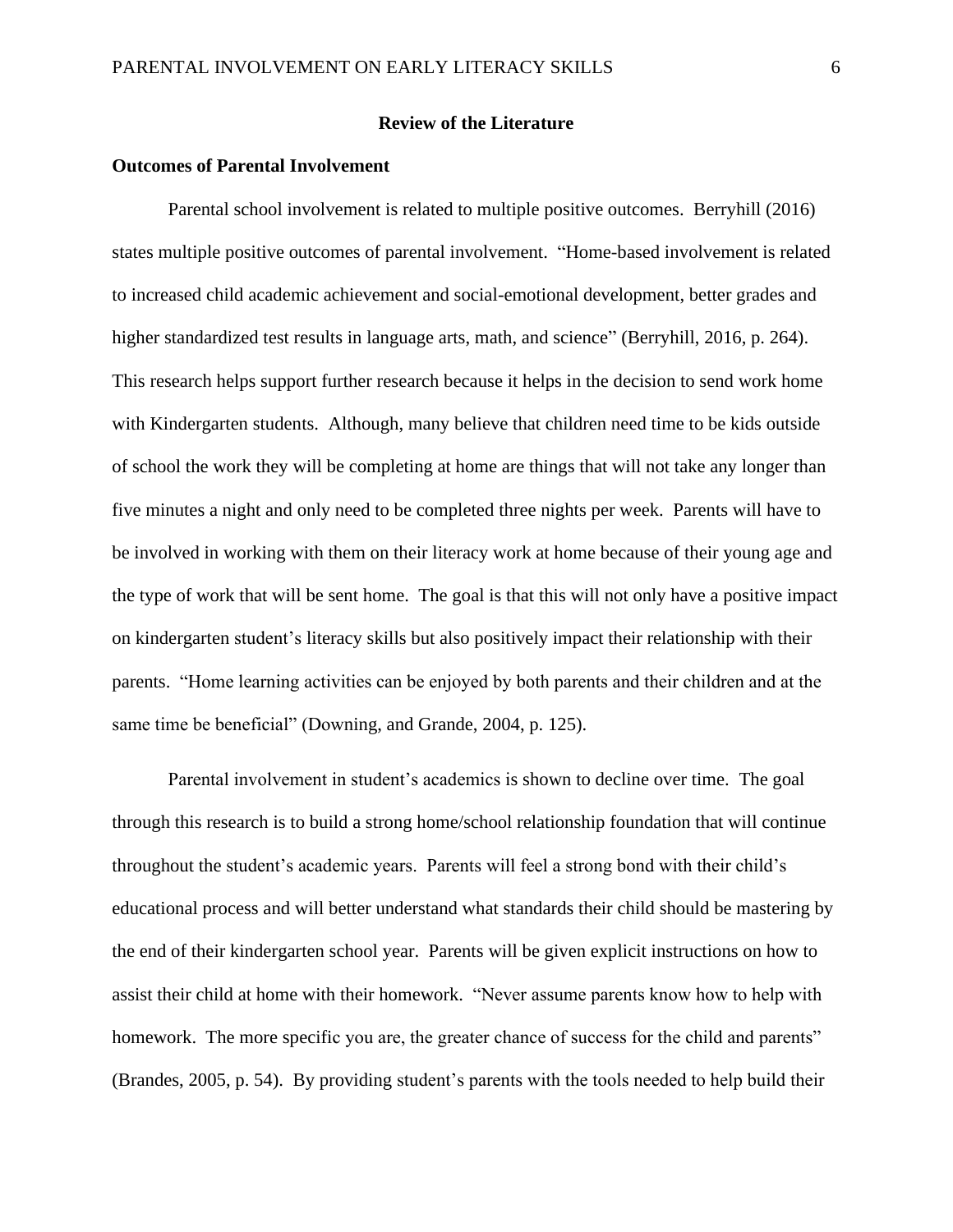child's literacy skills at home the hope is to encourage them to continue this process every year. "Parental involvement in education is an influential tool for improving youth's academic outcomes" (Bhargava & Witherspoon, 2015, p. 1712).

#### **Background of Community and School**

The community involved in this research is a high poverty area. Many students in the school district are on free and reduced lunches due to their family's low income. Gordon and Cui (2014) takes into consideration families that live in poverty and how that effects those student's achievement even when the parents are involved. Through their research they found that "positive effects of parental involvement on adolescent schooling came from high-income communities and low-income communities" (Gordon & Cui, 2014, p. 622). This finding supports further research because students will be able to attain the positive literacy outcomes from home-parental involvement, no matter what type of home they come from. The goal is that it will also help build a bond between the parent, child, teacher, and school district. The child will know that their parents and teacher are both supporting their education and wanting to do whatever we can to help them learn, no matter their family income and home life.

## **Parental Involvement**

Including parents in their child's education during kindergarten can have positive longterm effects. Creating a strong connection with parents in early school years such as preschool and kindergarten, can help set a positive tone for families for the rest of the child's school years and will hopefully encourage parents to stay involved in their child's education. "Students who struggle in the later grades can still have a chance if we can bridge the gap between home/community and school literacy" (Asselin, 2001, p. 61). Parents will be made aware of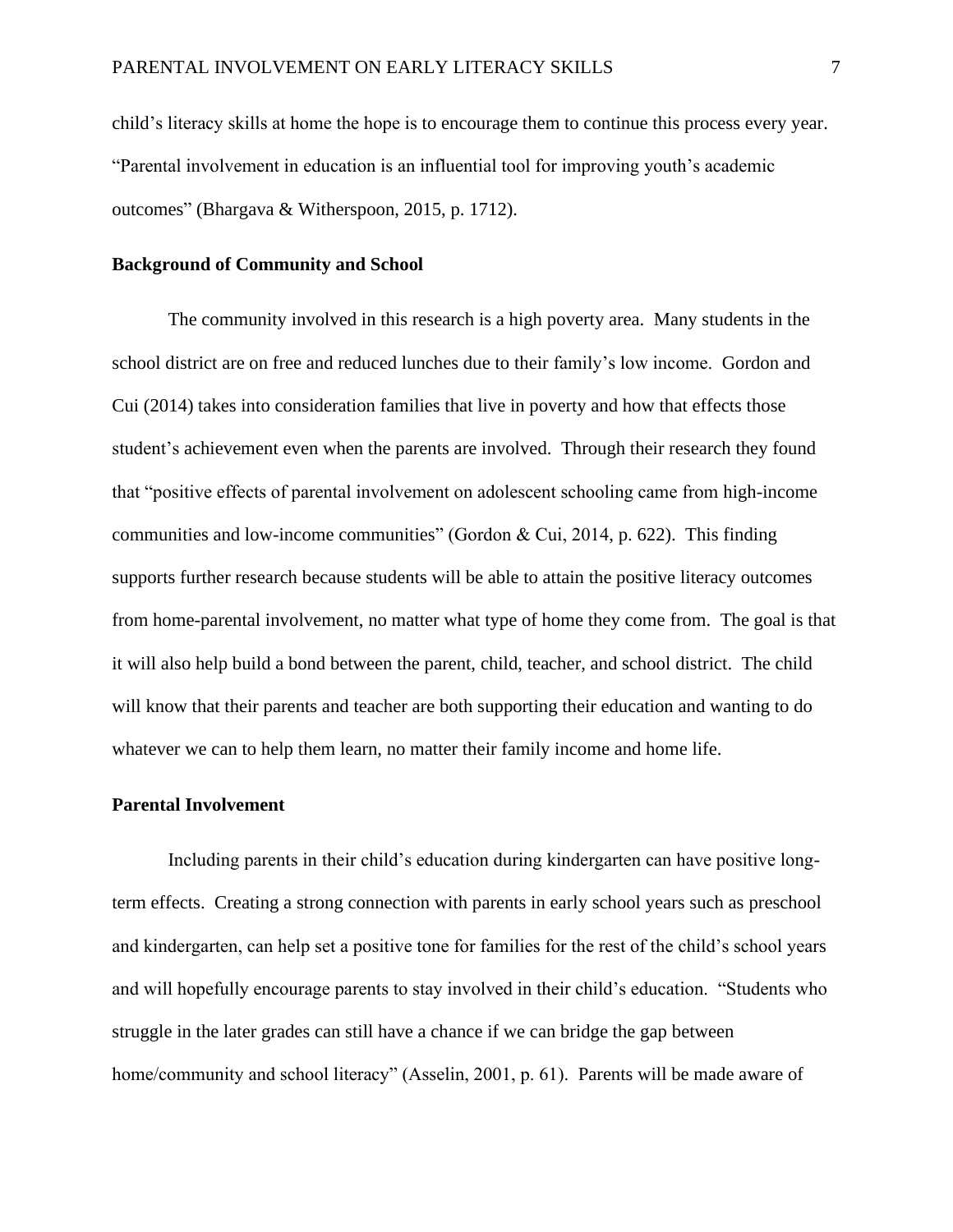what skills their child is needing to master during their kindergarten year. They will see the progress they're child is making on those standards during parent/teacher conferences and when they're standards-based report card is sent home each quarter. This form of communication will be beneficial for parents because they will have the work I have provided and sent home. They will be able to revisit any areas their child may be struggling with as needed. When teachers and parents work together to help students be successful positive outcomes follow. "Parental involvement is an important determinant of youth's educational success and is linked to higher academic performance, and motivation across grade levels and racial-ethnic groups" (Bhargava, and Witherspoon, 2015, p. 1702). By bridging the gap between home and school we are creating a healthy environment built on communication and trust to help all students succeed.

# **Creating a Positive Home/School Connection**

It is very important in today's world to create a positive home-school connection before sending homework home for students and parents to work on together. This home-school connection has become so important that some state's parent advisory councils are creating missions and visions to help foster this connection. "Maryland's Parent Advisory Council has a vision of involvement which "parents, families, educators, and community members work together as real partners, hold themselves mutually accountable, and have the knowledge, skills, and confidence to succeed at improving the achievement of all students"" (Christie, 2005, p. 645). Creating a positive connection will give parents an optimistic outlook on their child's work when it is sent home. "Parents perceive their involvement in their child's homework as important, it is necessary to promote parent-teacher collaboration and parent-training workshops to improve the quality of parental homework involvement" (Cunha, Rosario, Macedo, Nunes, Fuentes, Pinto, Suarez, 2015, p. 159). Through collaboration with parents at parent teacher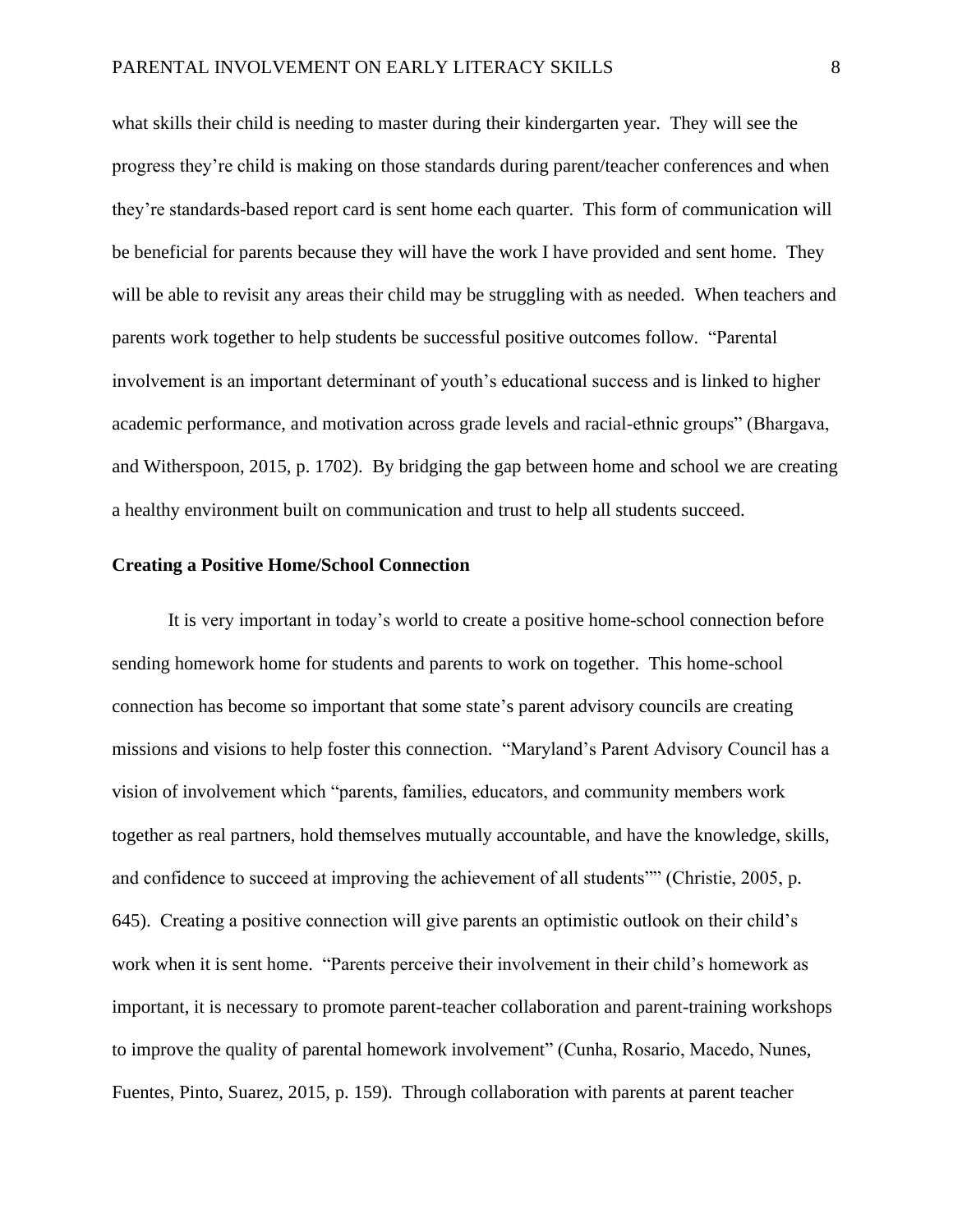conferences and through apps such as, *Class Dojo,* teachers can provide them with things they can work with their child at home on and explicitly model the correct way to do so. This will build a positive parent/teacher connection and show them that they are a part of a team in their child's educational process. This also encourages the parent and gives them the confidence to help build their child's literacy skills at home.

# **Using Communication as a Tool**

"Communicating: emphasizing communication in both directions, from school to families and from families to school" (Dikkers, 2013, p. 116). Utilizing an app such as, *Class Dojo*, as a means of communication creates a comfortable school to home communication line as well as a home to school communication line. The teacher is able to send out information as a mass message to all parents as well as private messages to individual parents. Parents can also respond in private messages which creates an opportunity for them to ask any questions they may have and let the teacher know if they need further clarification. There are other means of communication that allow family to school and school to family communication such as e-mail and phone calls. Giving parents multiple ways they can reach you as the teacher will help create a parent/teacher connection and in turn encourage the parents to support their child's learning at home. "Every communication exchange, regardless of format, should reflect a thoughtful, planned approach and should be viewed as an opportunity for teachers to promote parent partnerships and, ultimately, to support student learning" (Graham-Clay, 2005, p. 126-127).

# **Intrinsic Motivation**

At the kindergarten level there is a high pressure to start a love for learning in all students. Creating a love for learning will motivate students to continually want to learn more.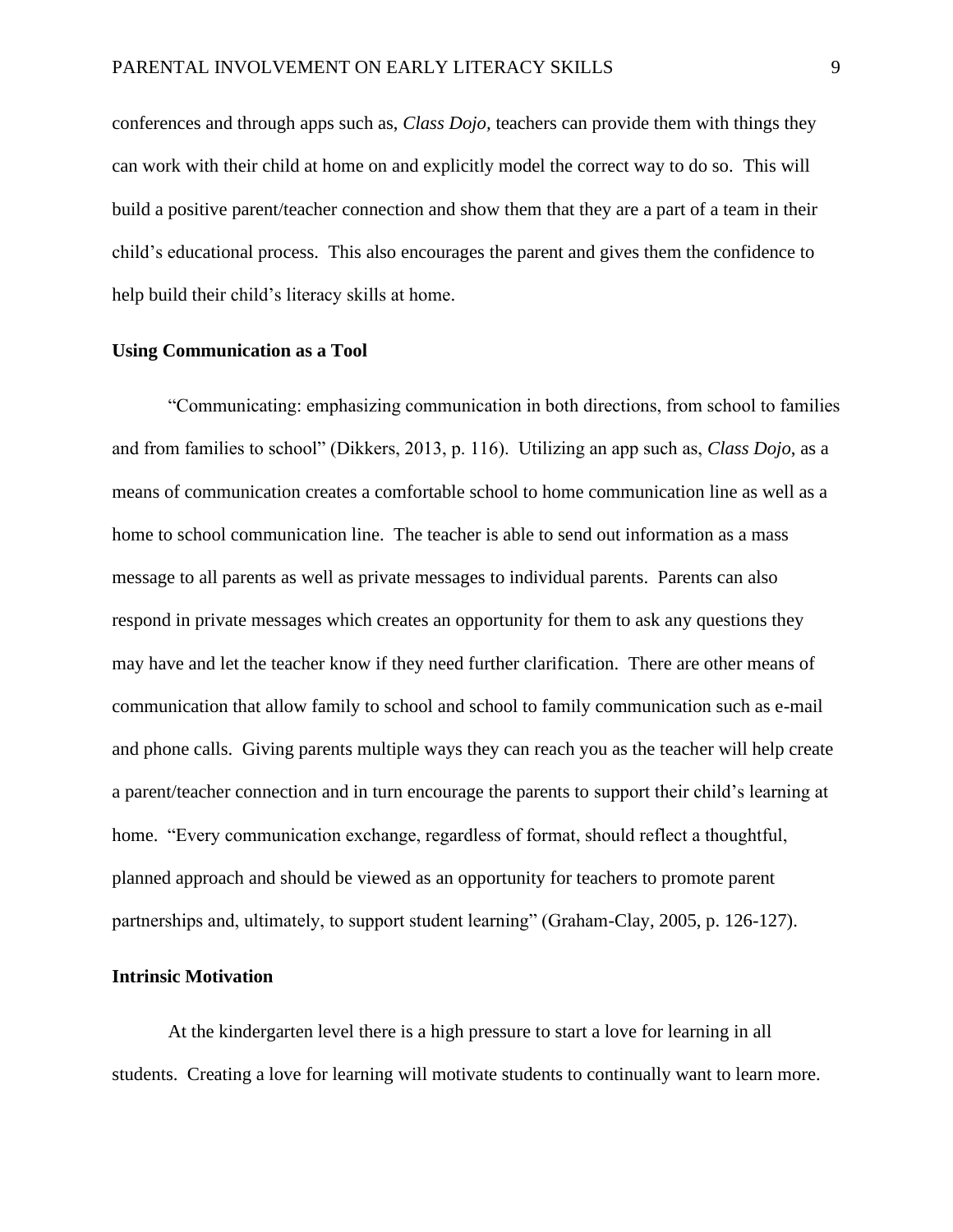Teaching students to have a growth mindset will help encourage this love for learning as well. It is important to instill a growth mindset in students to help ensure they want to work at home on their literacy skills to better themselves. Instilling intrinsic motivation in them will be a skill they will have and need for a lifetime. "The results of this study showed that in all three grade level subgroups of students, the amount of homework completed was positively related to academic achievement" (Nunez, Suarez, Rosario, Vallejo, Valle, & Epstein, 2015, p. 393). Teachers can teach their students that even at home they can be self-starters. Teachers can also instill the power of yet. Students may not have a standard mastered yet, but they will continue to work on that area at school and home until they feel confident in their abilities in that content area. Although at the kindergarten level they will need to have parental assistance they can get their homework out and ask a parent or guardian to work with them.

### **Early Literacy Skills**

Foundational literacy skills such as letter sounds, beginning sounds, CVC word segmenting, nonsense word fluency, and sight words are very important indicators of future reading success. These areas should be mastered by the end of the kindergarten school year as they are all Iowa common core standards for kindergarten students. Ensuring all kindergarten students are confident in these skills will help set a positive tone for when these students are beginning to read. "Preschool and kindergarten students with poor knowledge of letter names and sounds are more likely to struggle with learning to read and be classified as having reading disabilities" (Piasta and Wagner, 2010, p. 8). To ensure these areas are being met all students work on these skills at school in small groups, whole group, and independently as well as at home with parental guidance. Progress on these skills is monitored weekly to help guide literacy instruction and see how each child is responding to current instruction. Changes can be made as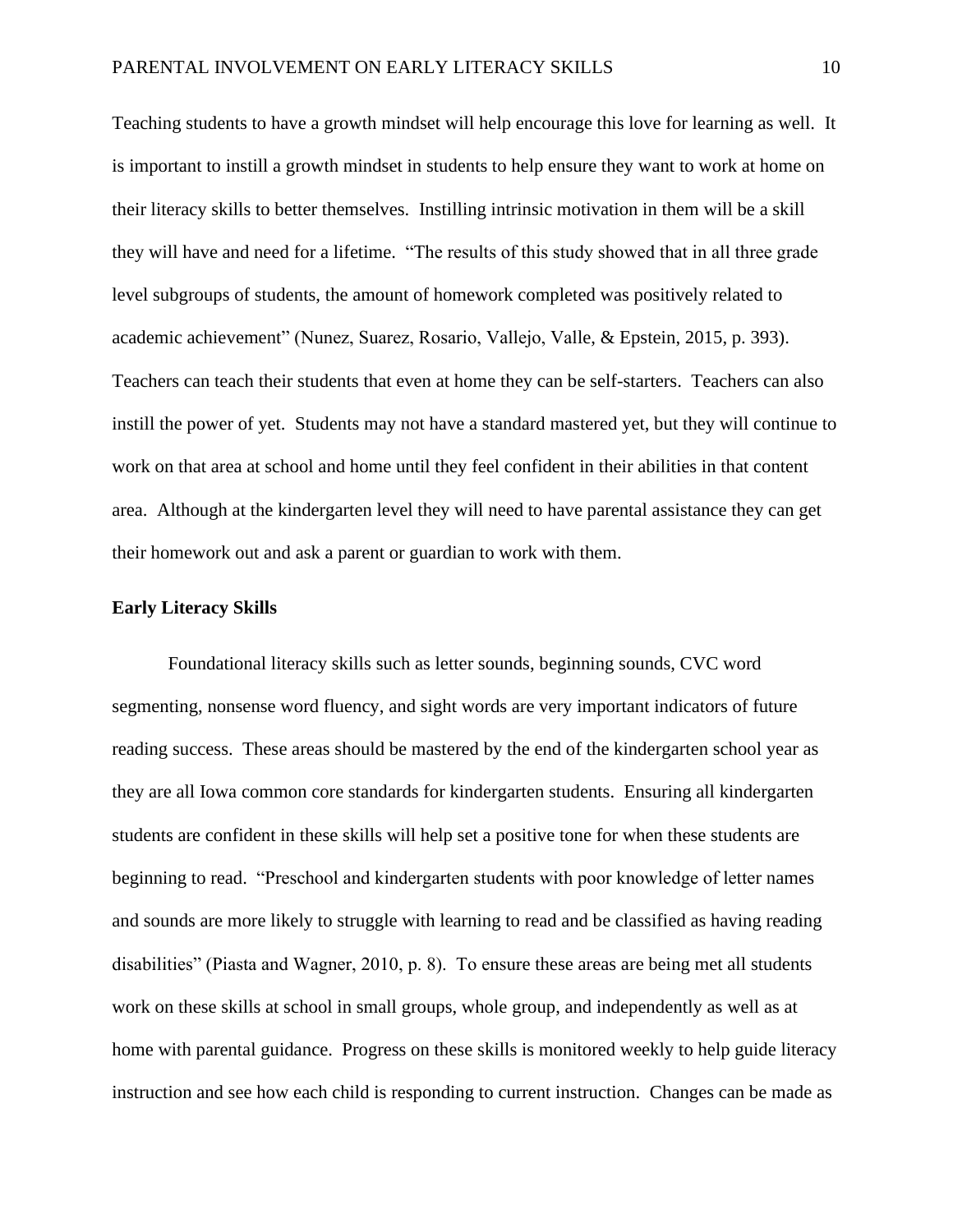needed and additional supports, such as individual assistance, can be added to this regimen if needed. Teachers and parents work as a team to ensure early success for all students to prepare them for reading.

## **Past Research**

There has been extensive research done on the impact of parental involvement in the school setting and at home. Much of this research has shown a positive correlation between student achievement and parental involvement. "Family literacy programs involving parents can result in positive effects on children's language and literacy development" (Doyle and Zhang, 2011, p. 223). This research will hopefully confirm this when the focus is primarily the effect of parental involvement on student's literacy skills. Informal and formal data is used to find this information. The formal data used will come from student's winter and spring FAST composite scores. Informal data will be derived from weekly letter sound progress monitoring. This information will not only help the teacher visualize student progress but will also help guide the parents on the amount of time they are spending working with their child weekly. It will also help encourage them to ensure they are having school work time with their child at home weekly if they are not making the growth they should be. The research that has been previously read and reviewed encourages and supports the decision to involve the parents of students in their learning. Meetings with parents will be scheduled and the work they will be completing with their child will be modeled for them. They will be shown ways they can support their child's learning in the home setting.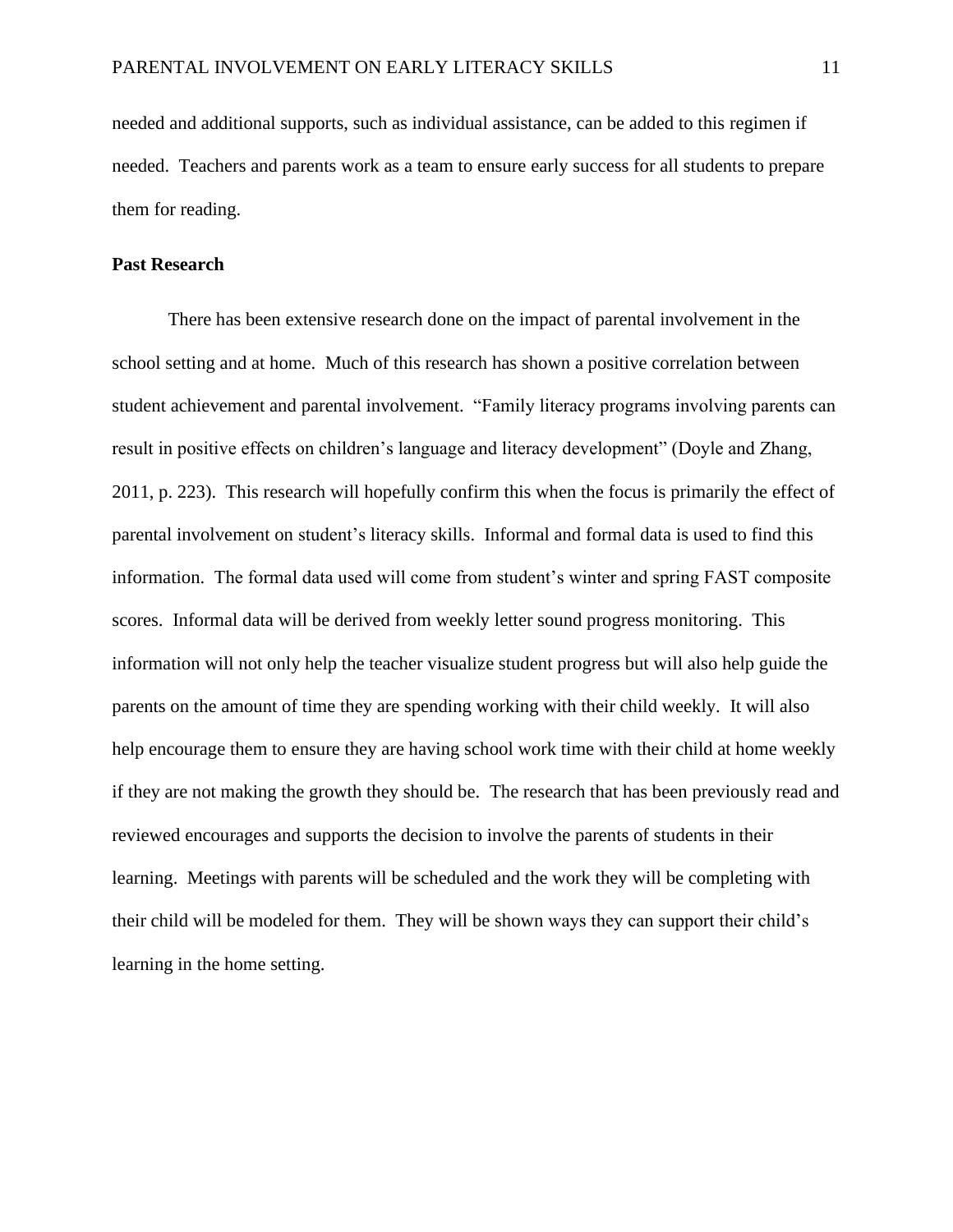### **Methods**

# **Participants**

The participants of this study include 21 kindergarten students. It will be researching the literacy skill growth of twelve boys and nine girls. These students will range in age from five to six years old. First, data will be collected from the winter FAST screener to obtain a baseline for all students. This screener assesses student's letter sound fluency, beginning sounds knowledge, word segmenting, and nonsense word fluency. Once baseline data collected is collected the researcher will begin parental involvement by sending home explicit instructions on literacy skill work for them to work with their child at home on. The researcher will create a recording sheet for parents to sign each week they work with their child. This will be put into a spread sheet to keep an organized record of which students were receiving support and how often. Students will be observed daily on skills growth and will also be progressed monitored on letter sound fluency weekly. The progress monitoring data will be put into individual graphs showing their trend line compared to their goal line. This data will be watched closely to monitor student growth and will also be used to compare the growth of students who have been consistently receiving support at home with those that have not been receiving sufficient support from parents. Lastly, students will take the FAST screener again in May to compare their growth in all areas. They will once again be tested on letter sounds fluency, nonsense word fluency, and beginning sound recognition, and word segmenting. Once all data is collected the researcher will be using it to determine whether parental involvement does or does not have a positive impact on student's literacy growth and achievement. This will help the researcher determine if sending home literacy skill work is an effective practice for future use. It will also help decide what support or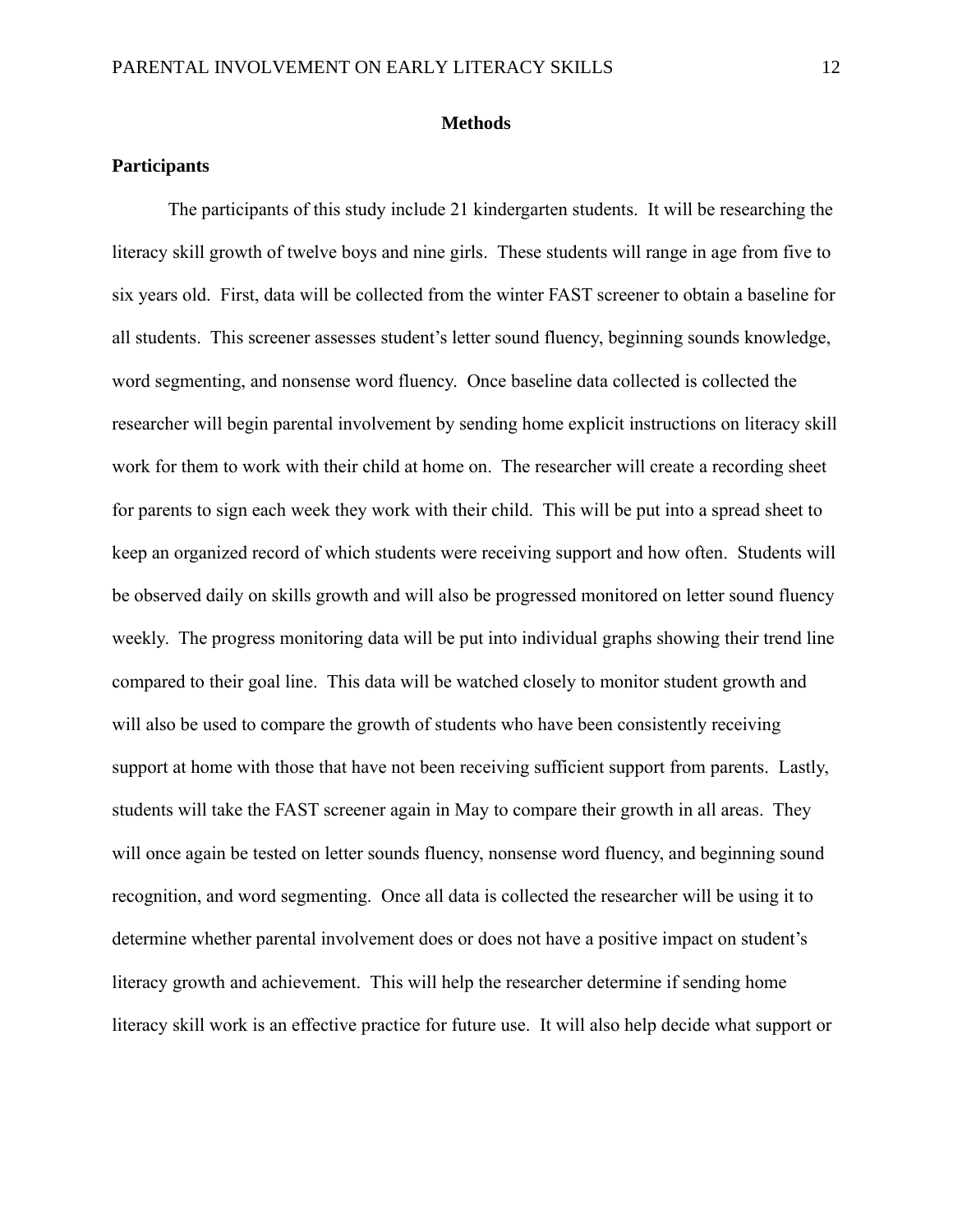interventions students that do not receive the support at home could receive at school to level the playing field.

The variables analyzed throughout this research include the Independent variable of parental involvement and the Dependent variable of student's literacy skills. Other variables that may impact the findings of the research include student's socioeconomic status as the area these students live in range from low income to middle class families. Some students may have learning difficulties that could affect the outcome of this study. These students may be receiving special instructional assistance for these learning difficulties or may not yet qualify for them. Family demographics could play a role in this study. To participate in this study parents must work with the child for five to ten minutes each night. Single parent homes, students living with grandparents or other living situations may not be able to accomplish this due to extenuating circumstances. All of these variables could affect the findings in this research.

#### **Data Collection**

While collecting data the researcher will take into consideration any possible variables. In this study the independent variable will be parental involvement. The researcher understands not all parents will be willing to assist their child with their literacy skills at home. Some parents may go above and beyond, practicing literacy skills nightly, while others may only practice once a week. This independent variable will affect the dependent variable, my student's literacy skills.

To measure parental involvement a spread sheet will be created with a column for each week. The researcher will keep track of each time a student returns their signed form showing work was completed at home with a parent or guardian. To measure student's literacy skills all students will receive the FAST screener to measure letter sound fluency, nonsense word fluency, phoneme segmentation, and beginning sounds before we begin sending home the at homework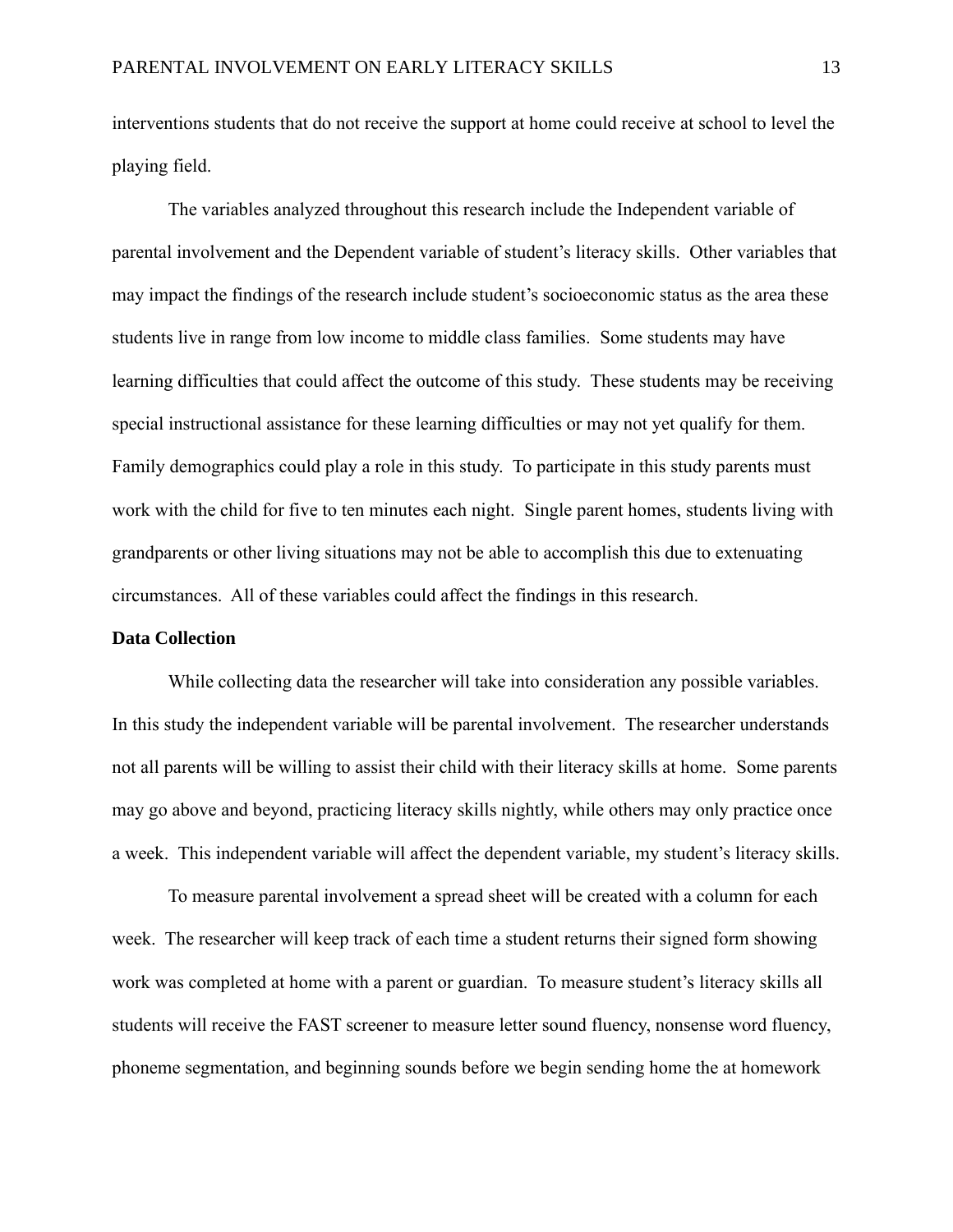Students will be progressed monitored on letter sounds throughout the study. A midterm assessment will be demonstrated to collect data and then the final data piece will come from the FAST screener given in May. Data from these three assessments will be used to measure student's literacy growth. The researcher will compare the data from the two variables to determine if the students who had a high occurrence of parental involvement at home had a larger increase in their literacy scores than those who did not have much parental involvement at home.

The data will be both Qualitative and Quantitative. The Qualitative will include measuring parental involvement through return forms. The Quantitative data will include weekly letter sound progress monitoring, and winter and spring FAST assessment composite scores to measure student's growth in grade level literacy skills. A spreadsheet will be used and a signature form will be sent home with work and returned to collect data on parental involvement. This will show the researcher which parents are working with their children at home on literacy skills and how often. The researcher will be able to compare the at home work with student growth to monitor each child's progress. Validity and reliability of this data collection process is unknown. To measure student's literacy skills, the researcher will administer the winter FAST assessment to get a baseline composite. The spring FAST assessment will be used as a posttest to show student growth. The FAST assessment screens student's letter sound fluency, nonsense word fluency, word segmenting, phoneme segmentation, and sight word knowledge. Validity and reliability of these tests are unknown. Students will also have weekly letter sound progress monitoring to monitor growth between testing periods.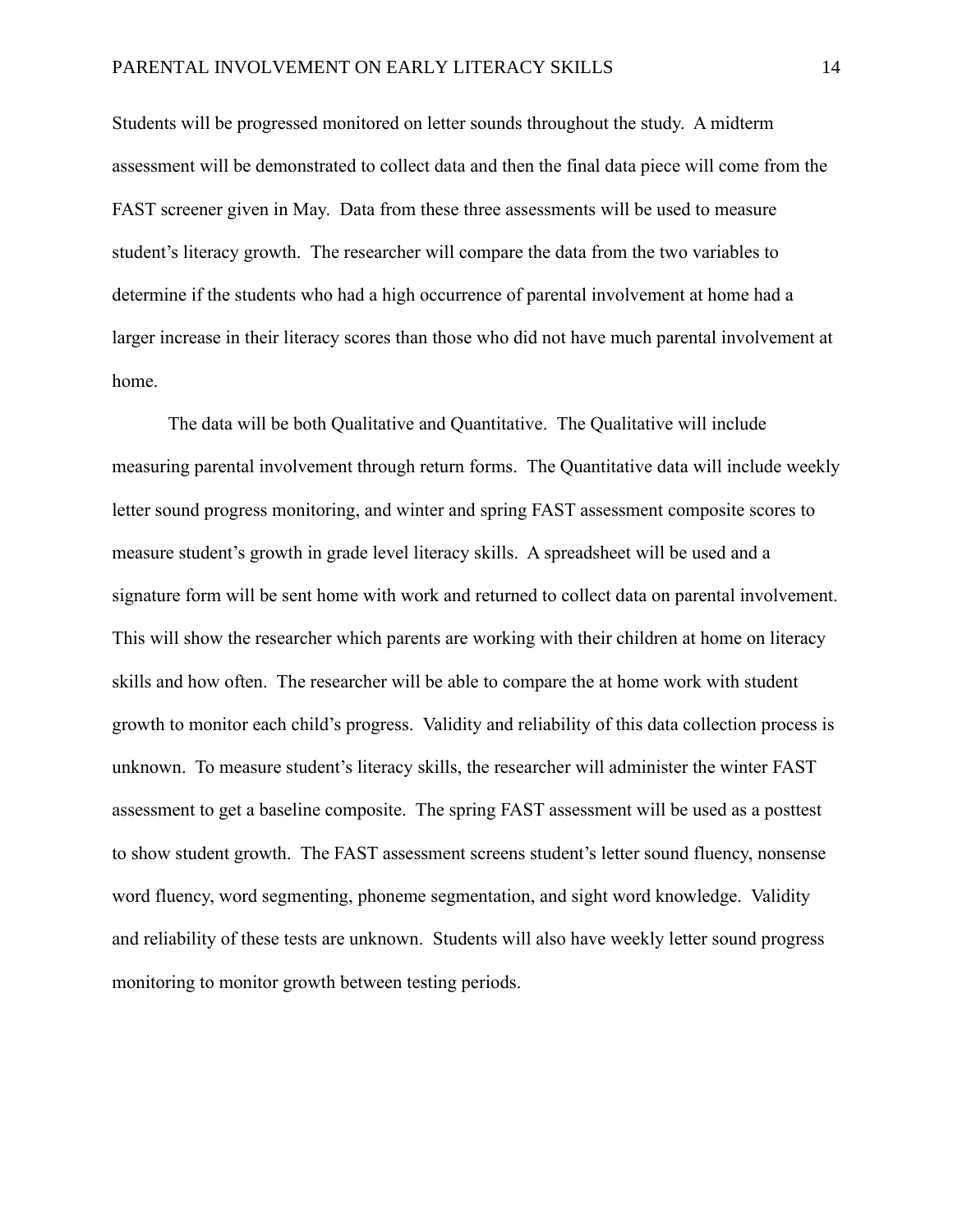# Table 1

| Student                   | Amount of Parental<br>Involvement (18)<br>weeks total) | Winter FAST<br>screener composite<br>score (Benchmark<br>52) | Spring FAST<br>screener composite<br>score (Benchmark<br>65) | <b>Total Growth from</b><br>Winter to Spring<br>(Adequate<br>$growth=13$ |
|---------------------------|--------------------------------------------------------|--------------------------------------------------------------|--------------------------------------------------------------|--------------------------------------------------------------------------|
|                           |                                                        |                                                              |                                                              |                                                                          |
| $\mathbf{A}$              | $\tau$                                                 | 60                                                           | 71                                                           | 11                                                                       |
| $\, {\bf B}$              | 17                                                     | 52                                                           | 73                                                           | 21                                                                       |
| $\mathbf C$               | 5                                                      | $28\,$                                                       | 38                                                           | 10                                                                       |
| D                         | 14                                                     | 64                                                           | 79                                                           | 15                                                                       |
| E                         | 17                                                     | 63                                                           | 84                                                           | 21                                                                       |
| $\boldsymbol{\mathrm{F}}$ | 15                                                     | 63                                                           | 82                                                           | 19                                                                       |
| G                         | 16                                                     | 57                                                           | 78                                                           | 21                                                                       |
| H                         | 12                                                     | 55                                                           | 67                                                           | 12                                                                       |
| $\mathbf I$               | $10\,$                                                 | 60                                                           | 73                                                           | 13                                                                       |
| $\bf J$                   | 15                                                     | $50\,$                                                       | 67                                                           | 17                                                                       |
| $\bf K$                   | 9                                                      | 53                                                           | 64                                                           | 11                                                                       |
| $\mathbf{L}$              | $\overline{3}$                                         | 60                                                           | 65                                                           | $\mathfrak{S}$                                                           |
| M                         | 5                                                      | 54                                                           | 62                                                           | $8\,$                                                                    |
| ${\bf N}$                 | 9                                                      | 49                                                           | 59                                                           | $10\,$                                                                   |
| $\mathbf{O}$              | 15                                                     | 45                                                           | 64                                                           | 19                                                                       |
| $\mathbf{P}$              | 13                                                     | 51                                                           | 66                                                           | 15                                                                       |
| Q                         | 15                                                     | 62                                                           | 77                                                           | 15                                                                       |
| $\mathbf R$               | 16                                                     | 43                                                           | 61                                                           | $18\,$                                                                   |
| ${\bf S}$                 | $8\,$                                                  | 52                                                           | 63                                                           | $11\,$                                                                   |
| $\mathbf T$               | $10\,$                                                 | 54                                                           | 66                                                           | 12                                                                       |
| ${\bf U}$                 | $\boldsymbol{8}$                                       | 61                                                           | $70\,$                                                       | 9                                                                        |

# *Amount of Parental Involvement and Student Scores*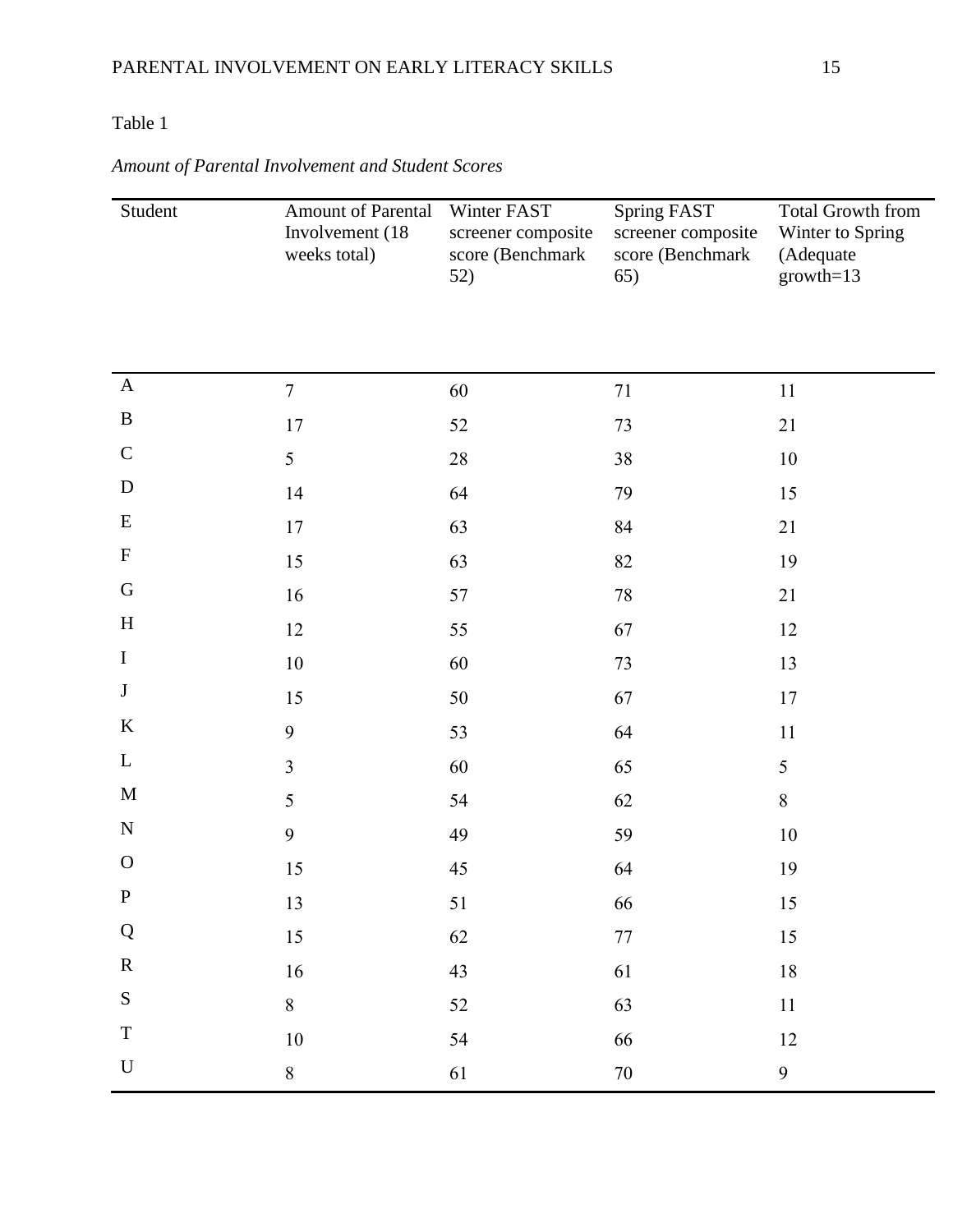### **Findings**

This study showed that eleven of the twenty-one students in this study had what is considered adequate growth based on their FAST composite scores from winter to spring. These students also had the highest amount of at home parental involvement recorded in this study. The six students that had composite growth of eighteen to twenty-one averaged recorded parental involvement sixteen out of the eighteen researched weeks. The five students that showed composite growth from thirteen to seventeen from winter to spring averaged a little over thirteen weeks of parental involvement out of eighteen weeks. The amount of parental involvement dropped drastically for those who did not show adequate growth.



# Figure 1

*Student Growth from Winter to Spring*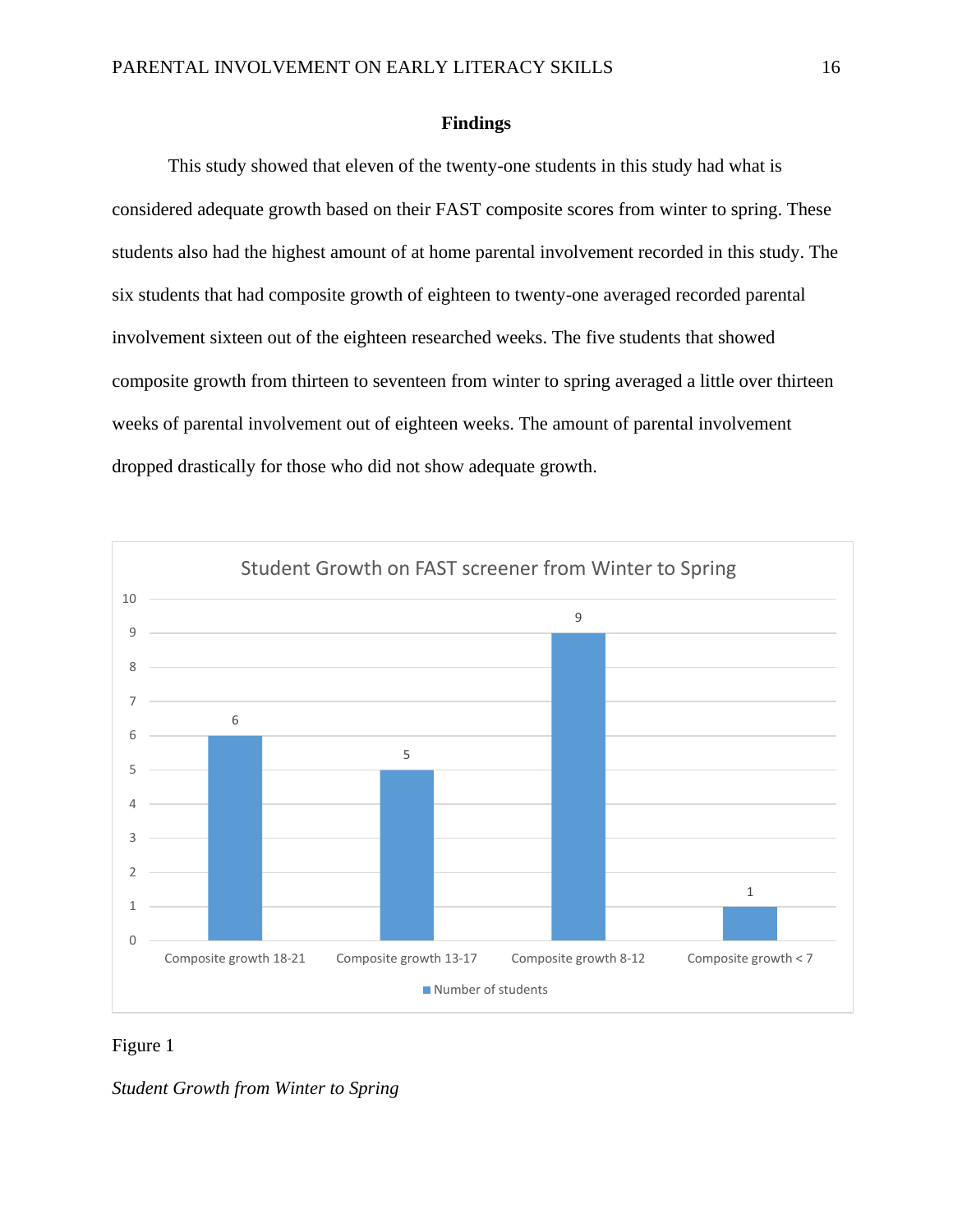The nine students that showed growth between eight and twelve averaged eight weeks of at home parental involvement. The one student that showed growth less than seven only had three weeks of parental involvement out of a total of eighteen weeks. Overall, there is a positive correlation between parents helping their child build literacy skills at home and the child's ability to show those skills learned on the FAST screener. The skills worked on and tested are essential skills for beginning readers. These skills included letter sounds, beginning sounds, CVC word segmenting, nonsense words, and sight words. These two graphs show the importance of at home parental involvement and the positive effects it can have on students foundational literacy skills.



# Figure 2

*Amount of Parental Involvement*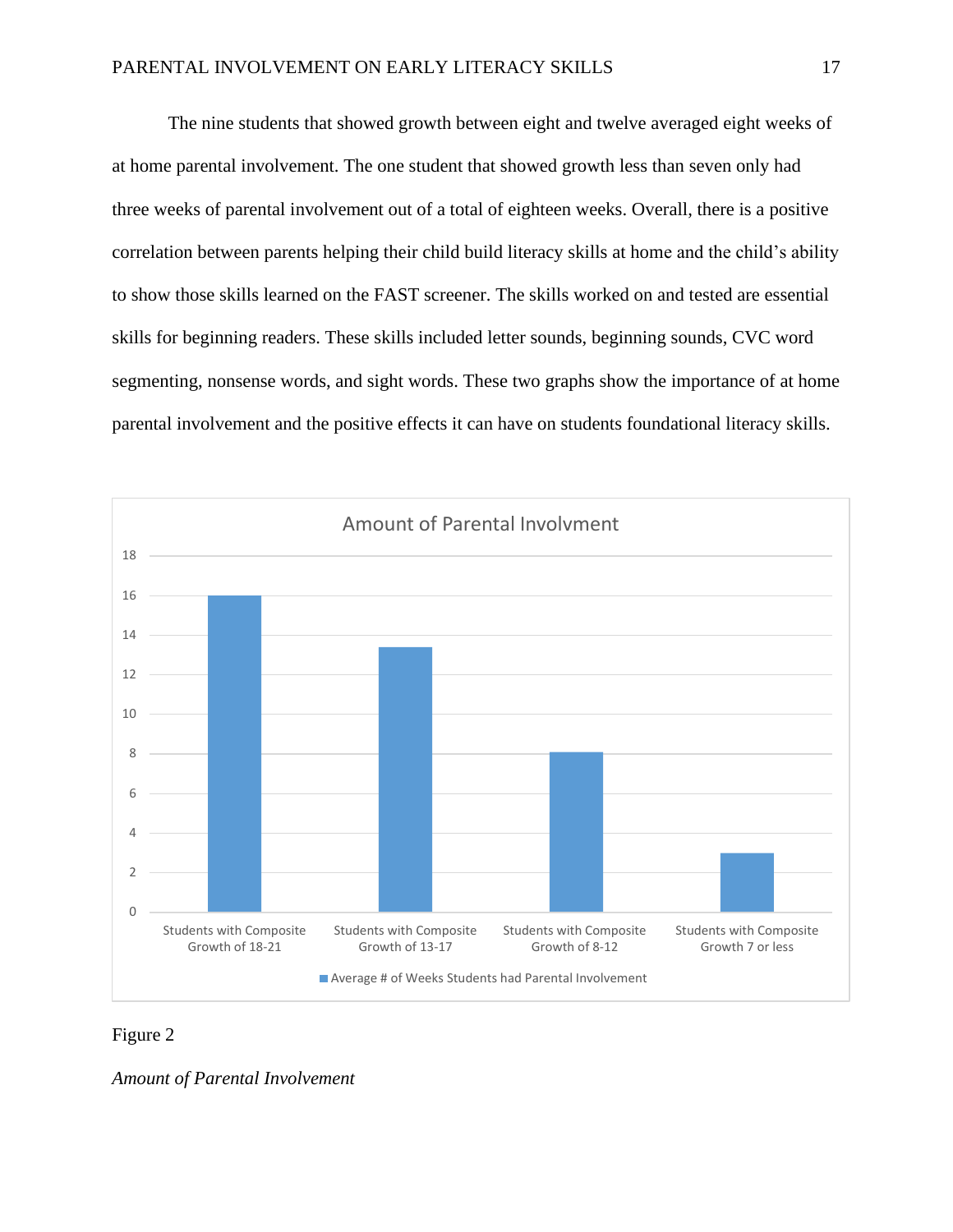### **Data Analysis**

The data analysis will be both qualitative and quantitative. For qualitative data analysis the researcher will be using coding surveys. The researcher will be using this to find a pattern in or correlation in parents at home involvement in their students learning and an increase in literacy skills. Key questioning will also be used to help analyze the data. The researcher will be asking and answering questions such as: How did parental involvement effect student achievement in literacy? And how much of a positive influence did the involvement have on the student's learning? The quantitative data analysis technique of connecting findings to personal experience will be used during this process. The quantitative data will be collected through comparing the FAST screener results and the post test results with the student's pretest and parental involvement spread sheet. Having supportive and involved parents will more than likely not only help students succeed in the classroom but also help build other important aspects such as self-esteem. To ensure students do not get burnt out on schoolwork at such a young age the researcher will use their understanding of balancing school and home life and keep this in mind when analyzing the data.

The research question asks, does parental involvement have an effect and influence on the literacy skills of kindergarten students? The independent variable in these questions is the parental involvement. The dependent variable is the impact on student's literacy skills. The research plan includes collecting data by creating a spread sheet to keep track of parental involvement through homework slips returned to school. The researcher will then compare this to the student's growth on the winter FAST screener, midterm assessment and the winter FAST screener. Students will also be progress monitored on letter sound fluency weekly to track their progress along the way. Progress can be checked quickly by reviewing individual student's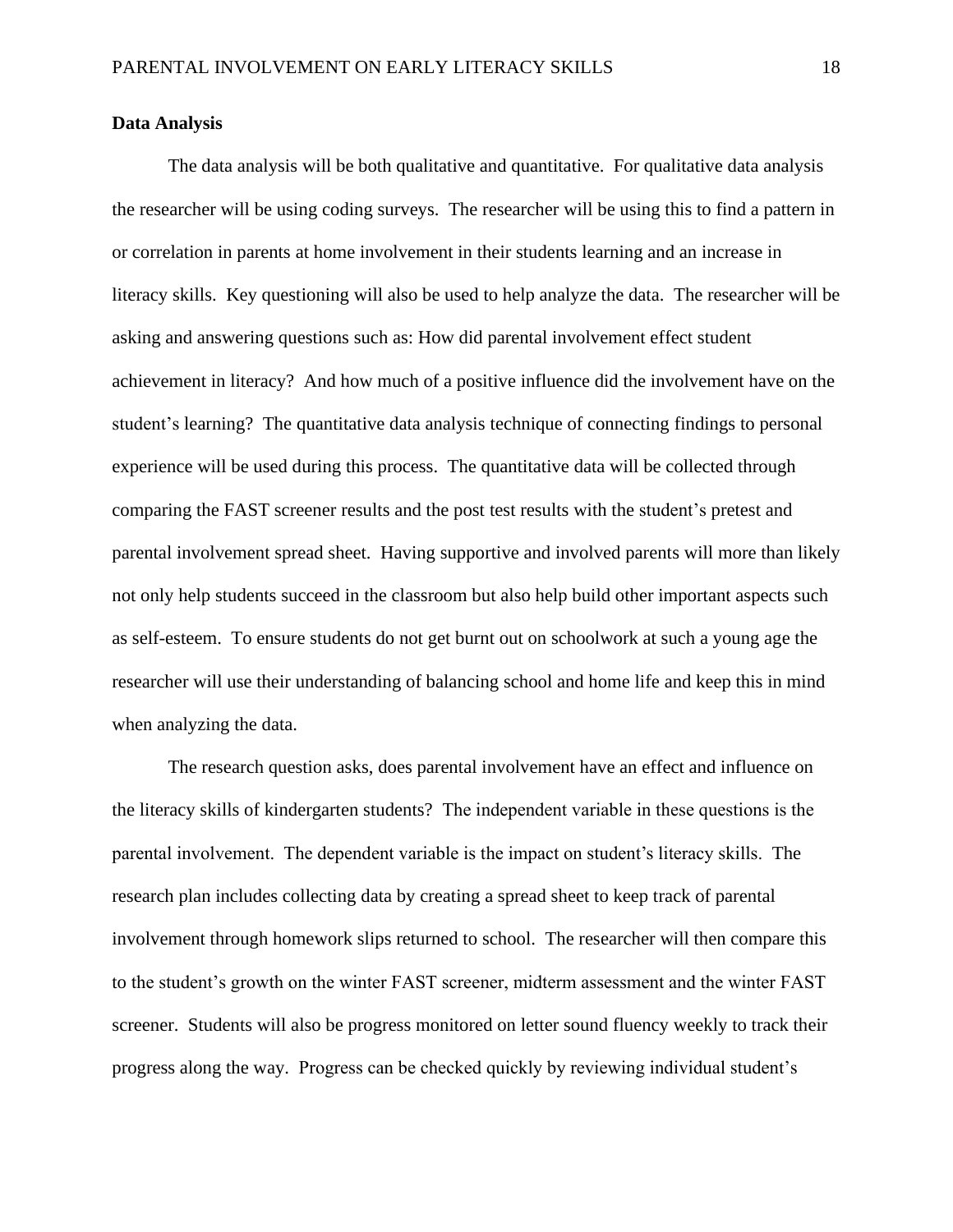progress monitoring graphs on the FAST Bridge website. These graphs show each student individual target line, trend line and if they are making adequate growth.

## **Discussion**

# <span id="page-19-0"></span>**Summary of Major Findings**

Based on the data collected during this study it can be concluded that the students with the highest amount of parental involvement also had the highest amount of growth on the FAST screener from winter to spring. Students were screened on foundational literacy skills such as letter sounds, CVC word segmenting, nonsense word fluency, beginning sounds and sight words. Each week a different skill was sent home with explicit instructions for parents or guardians to complete with their child. The researcher kept a spread sheet of which weeks the homework sheet was signed and returned to school over a total of 18 weeks. Students with parental involvement of at least thirteen of the eighteen weeks during this study had what is considered adequate growth from winter to spring on their FAST early reading screener, a composite score growth of thirteen or more. The students with very little parental involvement, eight or less weeks, did not see adequate growth from winter to spring. The single student that only worked at home with a parent 3 of the 18 weeks only grew by 5 points on the composite FAST score from winter to spring. This data shows that parental involvement at home does have a positive effect on kindergarten student's foundational literacy skills such as letter sounds, CVC word segmenting, nonsense words, onset sounds, and sight words.

# **Limitations of the Study**

There are some limitations that may affect the findings of this research, the effects of parental involvement on literacy. One of these limitations might be parents that will sign a paper saying they worked with their child even when they have not. The researcher will have no way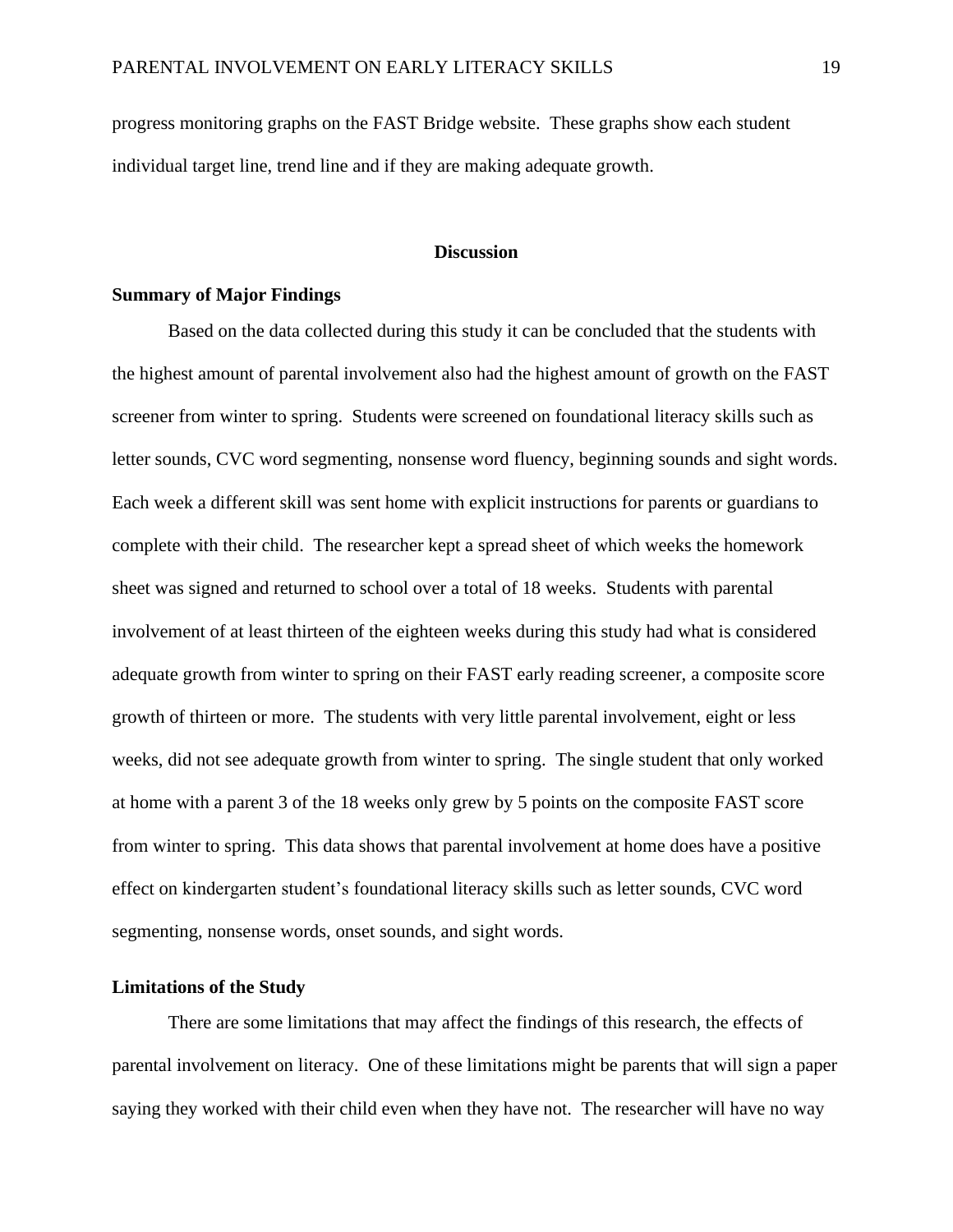to know whether each parent is truly working with their child at home when sending home things to help build their child's literacy skills. Another limitation could be parents that are working with their child at home but not signing and returning the paper that shows they did. This is another limitation that the researcher will not know if the time spent on the study was enough to really have a true picture of the importance of parental involvement. Another limitation that could affect the findings are student demographics. Some of the students come to school daily with problems from home weighing on their mind. This could affect their ability to show what literacy skills they truly do know but maybe are not able to portray that day. Parental level of education may also be a limitation in this study. Although very explicit instructions will be sent home and modeling will be done at parent teacher conferences, some parents may just not understand exactly what is expected of their child or understand some of the important literacy skills taught, such as letter sounds, blending sounds, digraphs, and nonsense words. This lack of understanding may hinder their ability to help their child at home or may have them thinking they are helping but not correctly, which could confuse the child more than anything. Timing of the study may also cause limitations in the findings. Starting this type of study at the beginning of the year would warrant more gains than starting it in the middle of the school year. Students are learning so much at the beginning of the year that the additional at home support could really help give them the extra help they need to show proficiency quicker.

#### **Further Study**

To further this study, the researcher could continue this study starting at the beginning of the school year with a new group of students. This would give the researcher more FAST screener data points and would show if students would still have the same growth with parental involvement over a longer period of time. The research could also ask for parent volunteers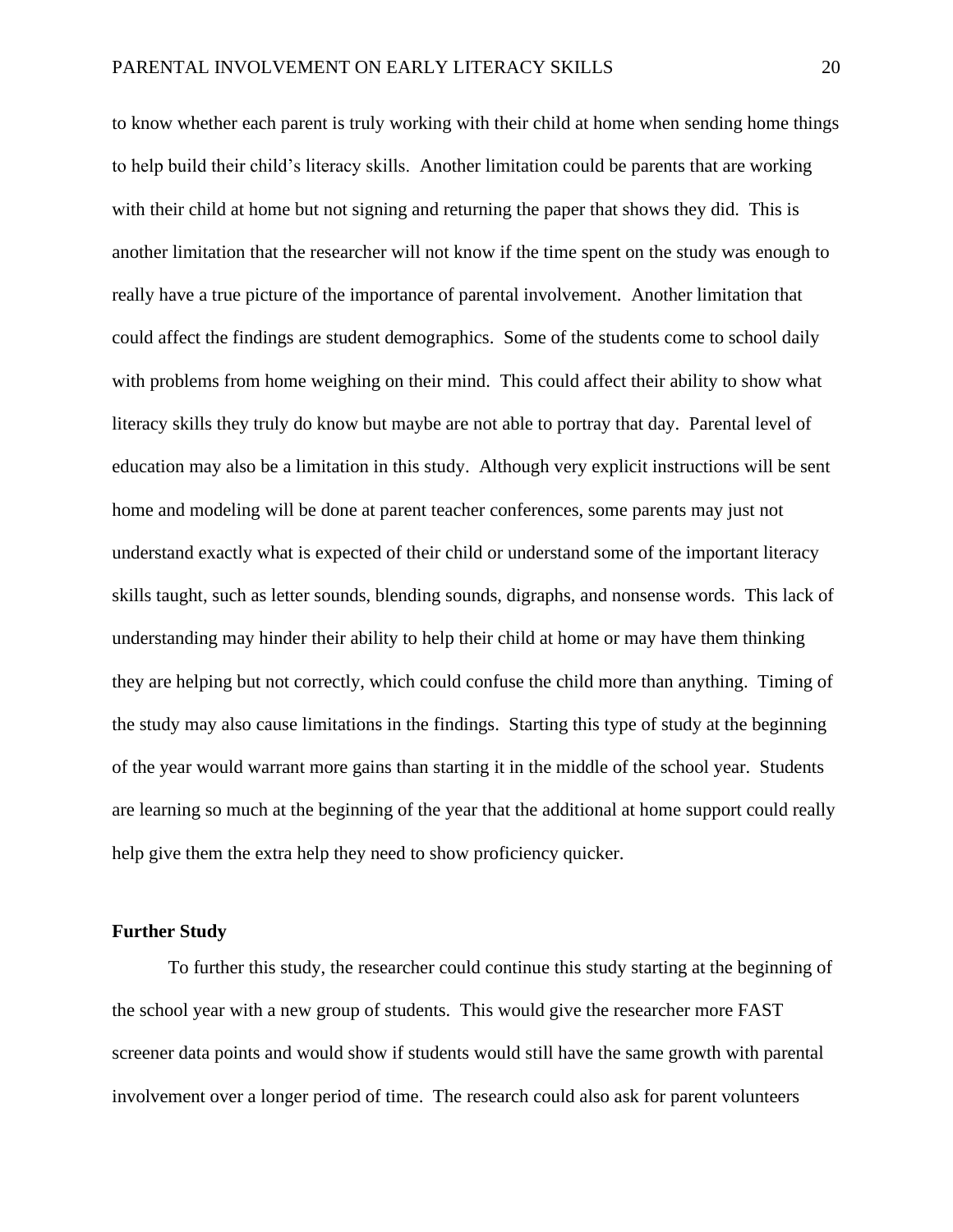before the school year begins to get parents involved in their child's education in the school setting. Parent volunteers could come in and do read alouds, work with students in small groups or one on one, and monitor areas during small groups. The researcher could also create a group of vertical grade level teachers to share the findings and get others involved in the study. This would give the researcher data to show if there are positive effects of parental involvement on the literacy skills of students of all ages.

#### **Conclusion**

Does parental involvement have an effect and influence on the literacy skills of kindergarten students? The findings in this study show that parental involvement does have a positive effect and influence on the literacy skills of kindergarten students. Students were given written explicit instructions and weekly work to take home and work on with their parents. A signature sheet was to be brought back to school at the end of each week to show a parent had worked with the student. Students were progress monitored weekly on letter sound correspondence to track growth. The parental involvement was tracked on a spreadsheet and progress monitoring was graphed each week. The amount of parental involvement was then compared to the student growth data from their winter to spring FAST composite scores. The FAST screener assessed student's ability to show letter-sound correspondence, CVC word segmenting, beginning sound recognition, nonsense word fluency, and sight word recognition. All of these skills were sent home at least twice to practice with an adult over the duration of this study. Students with higher parental involvement at home showed more growth on their FAST screener than those who did not have a high amount of parental involvement. Giving parents an opportunity to be an influential part of their child's learning process helped students build their literacy skills and also created a positive connection between the teacher and parent(s) or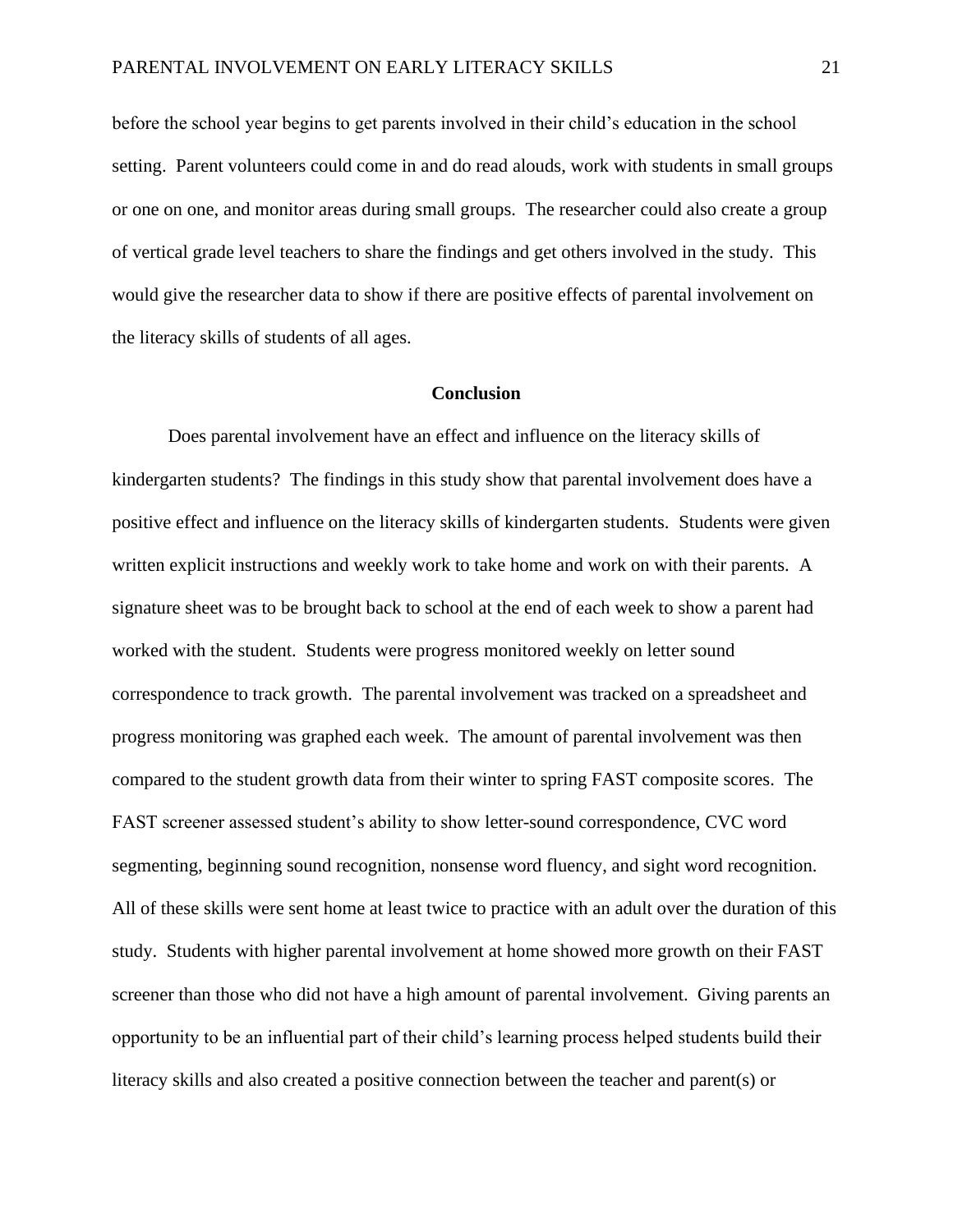guardian(s). This research has supported the findings of other similar studies. Other studies have shown positive correlations between parental involvement and student success. Not only does parental involvement have a positive effect on literacy skills other research shows it has a positive effect on many other areas of our youth's lives. "Home-based involvement is related to increased child academic achievement and social-emotional development, better grades and higher standardized test results in language arts, math, and science" (Berryhill, 2016, p. 264).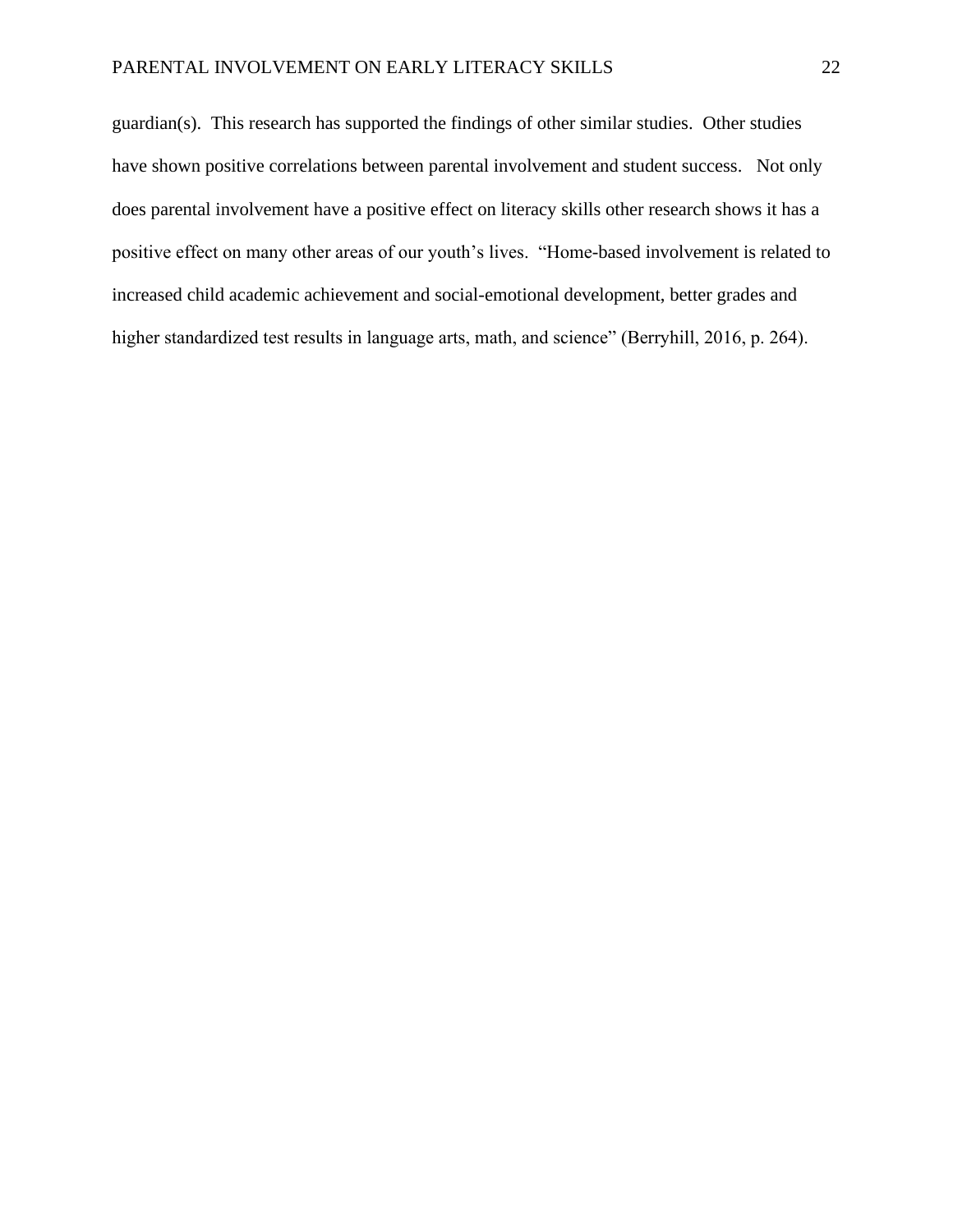#### References

- <span id="page-23-0"></span>Asselin M. (2001). Home-school connections. *Teacher Librarian, 28*(4), 59-61. Retrieved May 26, 2019, from https://search-proquestcom.ezproxy.nwciowa.edu/docview/224883272/2BC18717626A46C1PQ/1?accountid=28306.
- 
- Berryhill, M. B. (2016). Coparenting and parental school involvement. *Child & Youth Care Forum, 46*(2), 261-283. Retrieved March 31, 2019.
- Bhargava, S., & Witherspoon, D. P. (2015). Parental involvement across middle and high school: Exploring Contributions of Individual and Neighborhood Characteristics. *Journal of Youth and Adolescence, 44*(9), 1702-1719. Retrieved March 31, 2019.
- Brandes, J. (2005). Partner with parents. *Intervention in School and Clinic, 41*(1), 52-54. Retrieved May 26, 2019, from [https://search-proquest](https://search-proquest-com.ezproxy.nwciowa.edu/docview/57113658/FC911DA8FF93473DPQ/2?accountid=28306)[com.ezproxy.nwciowa.edu/docview/57113658/FC911DA8FF93473DPQ/2?accountid=28306.](https://search-proquest-com.ezproxy.nwciowa.edu/docview/57113658/FC911DA8FF93473DPQ/2?accountid=28306)
- Christ, T. J. (2015). *Formative Assessment for Teachers- Abbreviated Technical Manual for*

*Iowa* [Pamphlet]. Minneapolis, MN: TJCC and Colleagues.

Christie, K. (2005). Changing the nature of parent involvement. *Phi Delta Kappan, 86*(9), 645-646. Retrieved May 26, 2019, from [https://search-proquest-](https://search-proquest-com.ezproxy.nwciowa.edu/docview/218537450/366C7AB1ECFE410FPQ/3?accountid=28306)

[com.ezproxy.nwciowa.edu/docview/218537450/366C7AB1ECFE410FPQ/3?accountid=28306.](https://search-proquest-com.ezproxy.nwciowa.edu/docview/218537450/366C7AB1ECFE410FPQ/3?accountid=28306)

Cunha, J., Rosario, P., Macedo, L., Nunes, A. R., Fuentes, S., Pinto, R., & Suarez, N. (2015). Parents' conceptions of their homework involvement in elementary school. *Psicothema, 27*(2), 159-165. Retrieved March 31, 2019.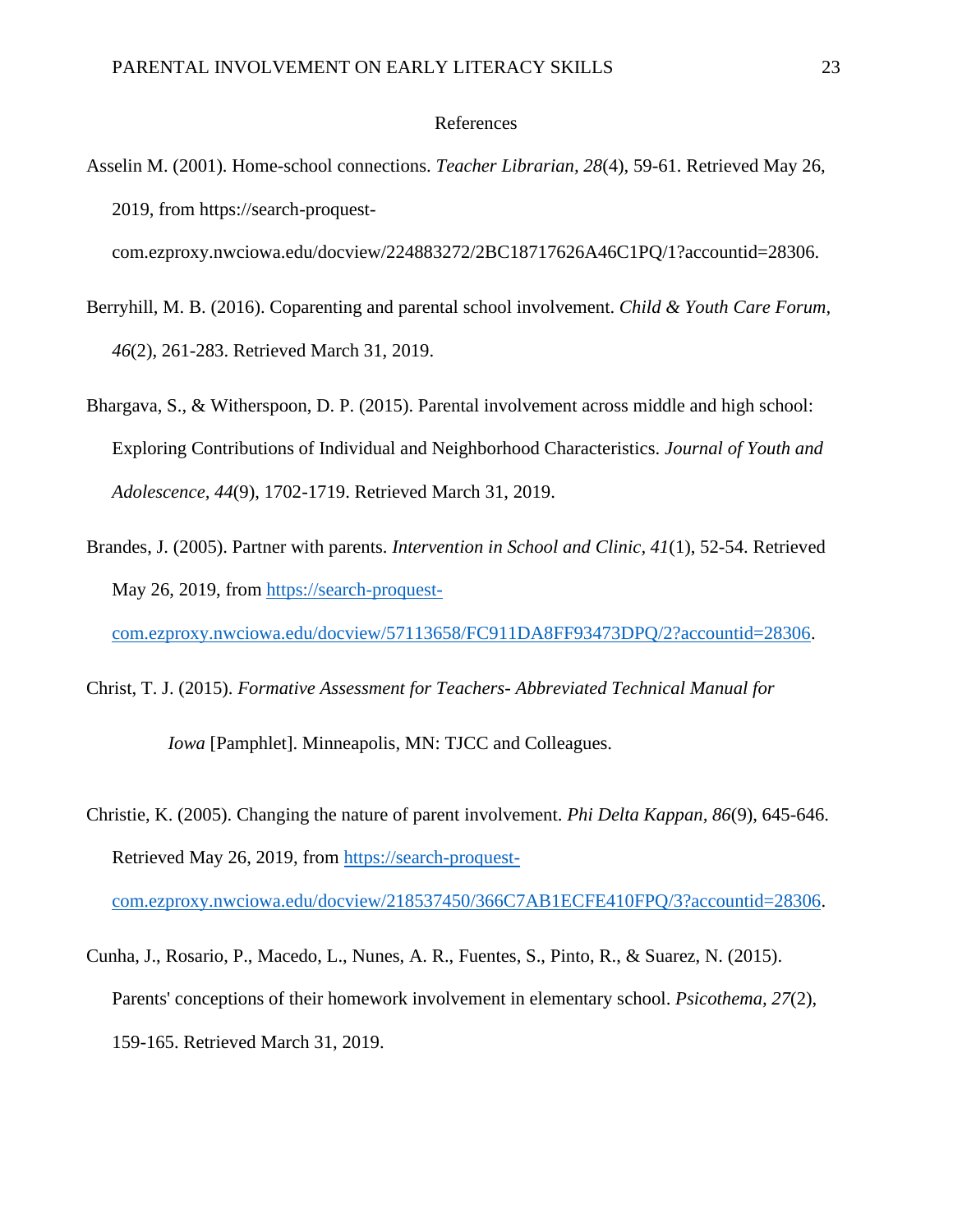- Davidse, N. J., De Jong, M. T., Bus, A. G., Huijbregts, S., & Swaab, H. (2001). Cognitive and environmental predictors of early literacy skills. *Reading and Writing, 24*(4), 395-412. Retrieved May 26, 2019, from https://search-proquestcom.ezproxy.nwciowa.edu/docview/872166951?accountid=28306.
- Dikkers, A. G. (2013). Family connections: building connections among home, school, and community. *Childhood Education, 89*(2), 115-116. doi:10.1080/00094056.2013.774247
- Downing, J. A., & Grande, M. (2004). Increasing parent participation and knowledge using home literacy bags. *Intervention in School and Clinic, 40*(2), 120-126. doi:10.1177/10534512040400020901
- Doyle, A., & Zhang, J. (2011). Participation structure impacts on parent engagement in family literacy programs. *Early Childhood Education Journal, 39*(3), 223-233. doi:10.1007/s10643- 011-0465-x
- Goffreda, C. T., & DiPerna, J. C. (2010). An empirical review of psychometric evidence for the dynamic indicators of basic early literacy skills. *School Psychology Review, 39*(3), 463-483. Retrieved May 26, 2019, from [https://search-proquest-](https://search-proquest-com.ezproxy.nwciowa.edu/docview/758657815?accountid=28306)

[com.ezproxy.nwciowa.edu/docview/758657815?accountid=28306.](https://search-proquest-com.ezproxy.nwciowa.edu/docview/758657815?accountid=28306)

- Gordon, M., & Cui, M. (2014). School-related parental involvement and adolescent academic achievement: the role of community poverty. *Family Relations Interdisciplinary Journal of Applied Family Science, 63*(5), 616-626. Retrieved March 31, 2019.
- Graham-Clay, S. (2005). Communicating with parents: strategies for teachers. *School Community Journal, 15*(1), 117-129. Retrieved May 26, 2019, from [https://search-proquest-](https://search-proquest-com.ezproxy.nwciowa.edu/docview/61933037/88B5DBF6143D4D6EPQ/2?accountid=28306)

[com.ezproxy.nwciowa.edu/docview/61933037/88B5DBF6143D4D6EPQ/2?accountid=28306.](https://search-proquest-com.ezproxy.nwciowa.edu/docview/61933037/88B5DBF6143D4D6EPQ/2?accountid=28306)